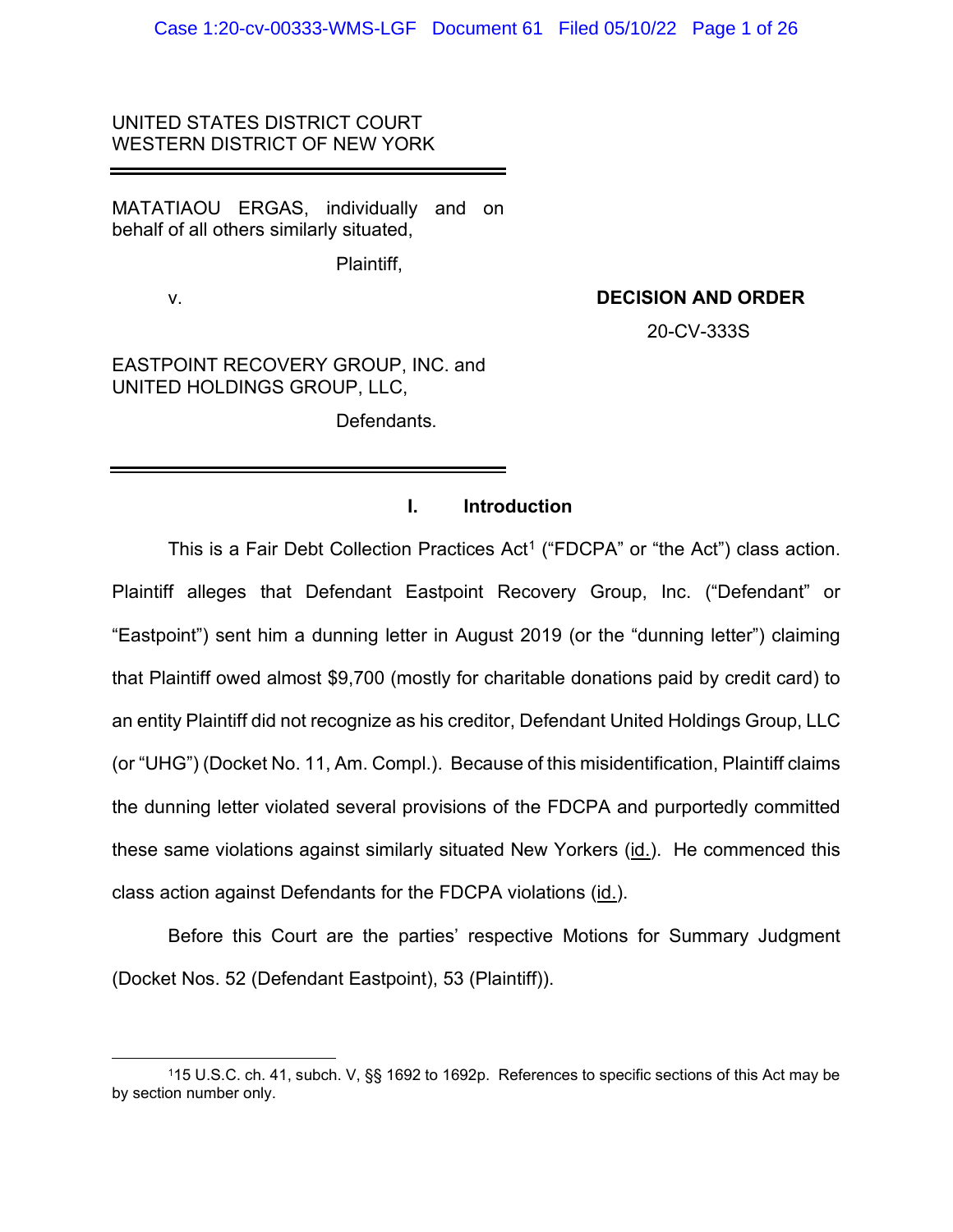For the reasons stated below, Eastpoint's Motion for Summary Judgment (Docket No. 52) is granted (for lack of standing and dismissal of class allegations) and Plaintiff's Motion (Docket No. 53) is denied. This case is dismissed.

## **II. Background**

# A. Complaint

On or about March 20, 2020, Plaintiff sued Eastpoint and JTM Capital Management, LLC (Docket No. 1). After JTM Capital Management moved to dismiss (Docket No. 9), Plaintiff filed and served an Amended Complaint (Docket No. 11). There, Plaintiff sued Eastpoint and UHG, terminating JTM Capital Management as a Defendant (id.).

Defendants alleged "an obligation of Plaintiff to pay money arising out of a transaction in which the money, property, insurance, or services which are the subject of the transaction are primarily for personal, family, or household purposes" (Docket No. 11, Am. Compl. ¶¶ 27, 28). Plaintiff alleged that it was a "debt" as defined by FDCPA (id. ¶ 30). This debt was assigned or transferred and was in default when assigned (id. ¶¶ 31- 32).

Defendants contacted Plaintiff on the debt on August 4, 2019 (id. 1 33, Ex. 1). This letter from Eastpoint stated that the original creditor was Pentagon Federal Credit Union ("PenFed") and United Holdings Group as "current creditor" (id., Ex. 1). The letter alleged \$9,691.08 was due (id.).

Plaintiff alleges that 15 U.S.C. § 1692g protects his interests "to receive a clear, accurate and unambiguous validation notice, which allows a consumer to confirm that he or she owes the debt sought to be collected by the debt collector" (id.  $\P$  38). Section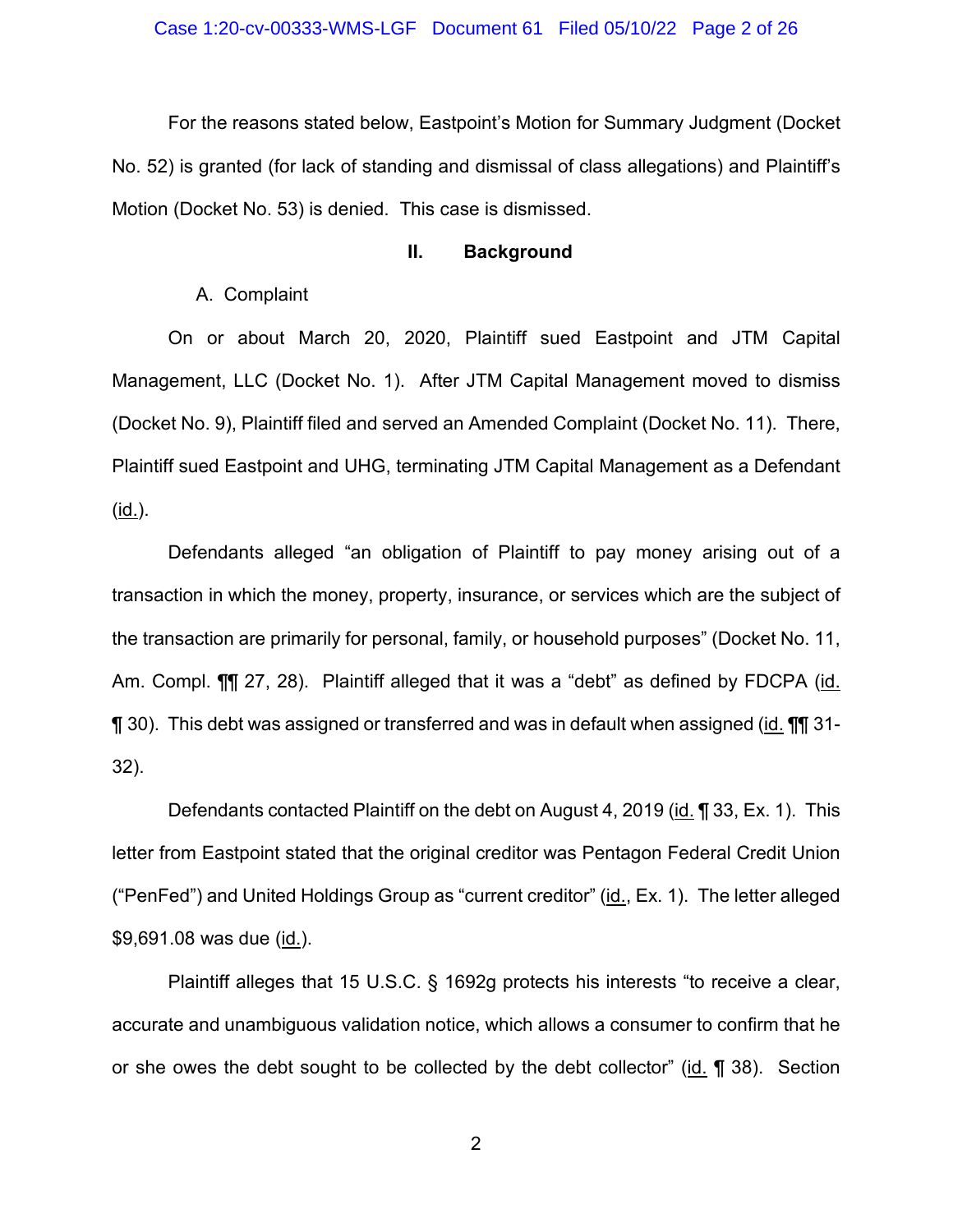#### Case 1:20-cv-00333-WMS-LGF Document 61 Filed 05/10/22 Page 3 of 26

1692e protects Plaintiff's interests "to be free from deceptive and/or misleading communications from Defendants" (id. ¶ 39).

The Amended Complaint alleges four counts and a class allegation (id. ¶¶ 41-122, 123-29). The First Count alleges Defendants violated 15 U.S.C. § 1692g(a)(1) because the amount of the debt was not owed to Defendants (id. ¶¶ 42-50). The Second Count alleges violations of §§ 1692e, 1692e(2)(A), 1692e(10) because Defendants claimed a debt from Plaintiff it did not possess (id. ¶¶ 52-74). Plaintiff here denies owing \$9,691.08 (id.  $\P$ ] 63, 64). The Third Count claims violation of § 1692g(a)(2) because UHG did not own the debt and was not the correct name of the creditor (id. ¶¶ 76-90). The Fourth Count also alleges violation of §§ 1692e, 1692e(2)(A), 1692e(10) because the letter erroneously claimed UHG owned the debt (id. ¶¶ 92-122, 103-11).

In the original (Docket No. 1, Compl. ¶¶ 123-29) and Amended Complaints, Plaintiff also sued for a purported class of all others similarly situated New Yorkers (e.g., Docket No. 11, Am. Compl. ¶¶ 123-29). Plaintiff alleges that Defendants (within one year of the pleading) sent similar collection letters for debts not actually owed to them to this class of all such New York consumers (id. ¶ 124).

B. Facts

Each party submitted a Statement of Undisputed Facts (Docket Nos. 52 (Defendant), 53 (Plaintiff)) and responses thereto (Docket Nos. 56 (Plaintiff's Response), 57 (Defendant's Response)). Plaintiff filed a statement of additional facts (Docket No. 56, Pl. Response ¶¶ 36-41) and Defendant responded to Plaintiff's additional facts (Docket No. 60).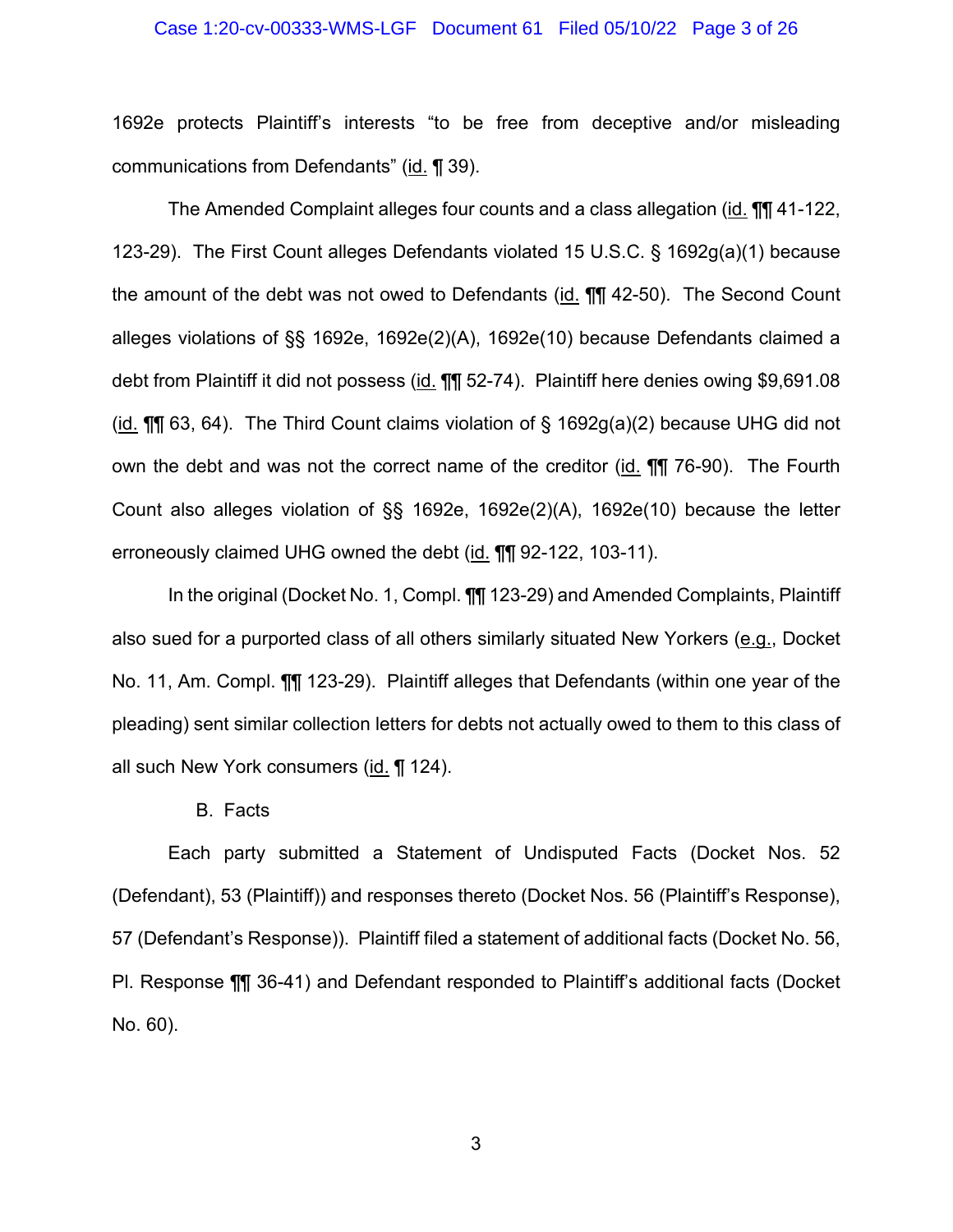#### Case 1:20-cv-00333-WMS-LGF Document 61 Filed 05/10/22 Page 4 of 26

Generally, the parties accept the facts as recounted by their opponent, with Plaintiff disputing the materiality of certain facts asserted by Defendant while conceding some of them (Docket No. 56, Pl. Response ¶¶ 1-4, 7-8, 11-18, 24-28, 30, 34-35). Pursuant to this Court's Local Civil Rule 56(a)(1) and (2), this Court accepts the agreed upon facts and notes material disagreements and draws from both sides' Statements.

As summarized by Defendant (Docket No. 52, Def. Memo. at 14; Docket No. 57, Def. Memo. at 3 n.2), Plaintiff claims that UHG did not extend credit to Plaintiff, he was never involved in a transaction with UHG, Plaintiff never contracted with UHG, Plaintiff never transacted business with UHG, and Plaintiff is a stranger to UHG (see Docket No. 11, Am. Compl. ¶¶ 82-89, 104-11). Plaintiff therefore claims he does not owe a debt to UHG and Defendant's letter to Plaintiff misidentifying UHG as current creditor violates FDCPA, 15 U.S.C. §§ 1692g(a)(1), 1692g(a)(2), 1692e, 1692e(2)(A), and 1692e(10) (Docket No. 52, Def. Memo. at 14; Docket No. 57, Def. Memo. at 3 n.2; see generally Docket No. 11, Am. Compl.).

In 2018, Plaintiff opened a Visa credit card account with PenFed (Docket No. 53, Pl. Statement ¶ 2; see Docket No. 52, Def. Statement ¶ 1). Plaintiff claims he used this card only for personal expenses, such as purchasing eyeglasses for himself and his children, paying synagogue dues, and making charitable donations to Soimach Rely and Support ("Soimach") (Docket No. 56, Pl. Memo. at 2; Docket No. 53, Def. Statement ¶¶ 2- 3). Defendant argues that considering charitable donations to be debts under the FDCPA is a legal conclusion rather than a statement of fact (Docket No. 57, Def. Response ¶ 3).

Defendant stated that, on February 21, 2018, Plaintiff paid \$4,500 to Soimach from his Visa account (Docket No. 52, Def. Statement ¶¶ 3-4; but cf. Docket No. 56, Pl.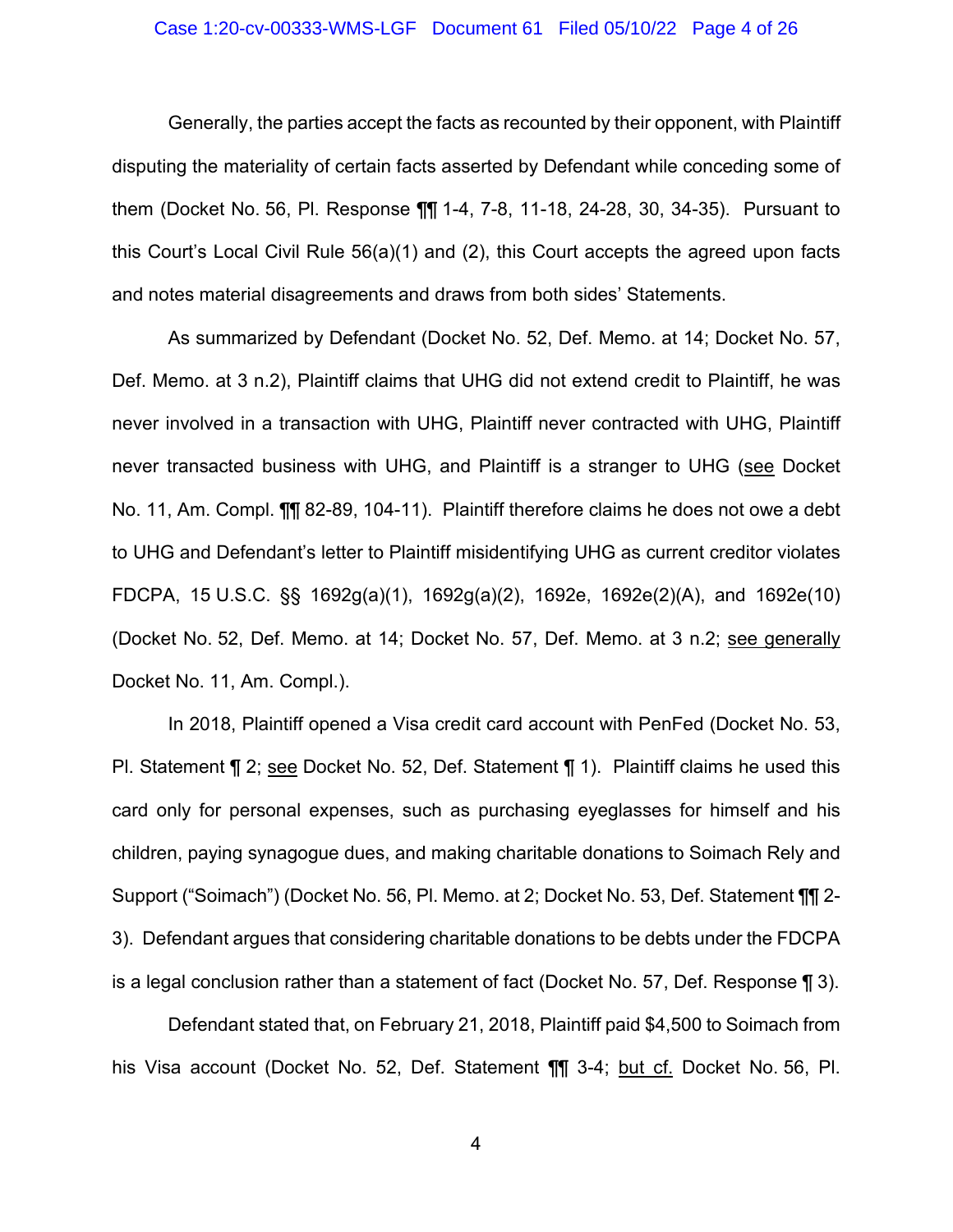#### Case 1:20-cv-00333-WMS-LGF Document 61 Filed 05/10/22 Page 5 of 26

Response ¶¶ 3-4 (materiality objection)). Plaintiff argues that the nature of these transactions is not relevant to the subsequent collection effort and the alleged violations of the FDCPA (Docket No. 56, Pl. Response ¶¶ 3-4). Both sides acknowledge that the payment to Soimach was charitable (Docket No. 52, Def. Statement ¶¶ 5-6). Plaintiff made a second, charitable donation to Soimach on February 22, 2018, for the same amount (id. ¶¶ 8-10; but cf. Docket No. 56, Pl. Response ¶ 8 (materiality objection)). Defendant listed other transactions Plaintiff made on the Visa account in February 2018 (Docket No. 52, Def. Statement ¶¶ 13-16; but cf. Docket No. 56, Pl. Response ¶¶ 13-16).

Plaintiff began to fall behind on payment of his PenFed Visa account and PenFed purportedly transferred or otherwise placed it with Eastpoint for collection (Docket No. 56, Pl. Memo. at 2; Docket No. 53, Pl. Statement ¶ 4).

The parties agree that Defendant sent Plaintiff the dunning letter dated August 4, 2019 (e.g., Docket No. 52, Def. Statement ¶¶ 19-20). This collection letter identified PenFed as the original creditor and UHG as the "current creditor" (Docket No. 56, Pl. Memo. at 3; Docket No. 53, Pl. Statement ¶¶ 11-12, 17).

Plaintiff recognized PenFed as a creditor but not the name of the "current creditor," UHG (Docket No. 53, Pl. Statement ¶ 13). He claims that he became confused by the dunning letter because he did not know who or what UHG was, and he was concerned that the letter was a scam (id. 11 14, 15, 16; Docket No. 52, Def. Statement 121). Plaintiff never thought he owed either Defendant (Docket No. 52, Def. Statement ¶ 22).

Defendant contends that Plaintiff did not call either Defendant upon receipt of the letter (Docket No. 52, Def. Statement ¶¶ 27-28). Plaintiff does not dispute that he did not call but he questions the materiality of this fact (Docket No. 56, Pl. Response ¶¶ 27-28).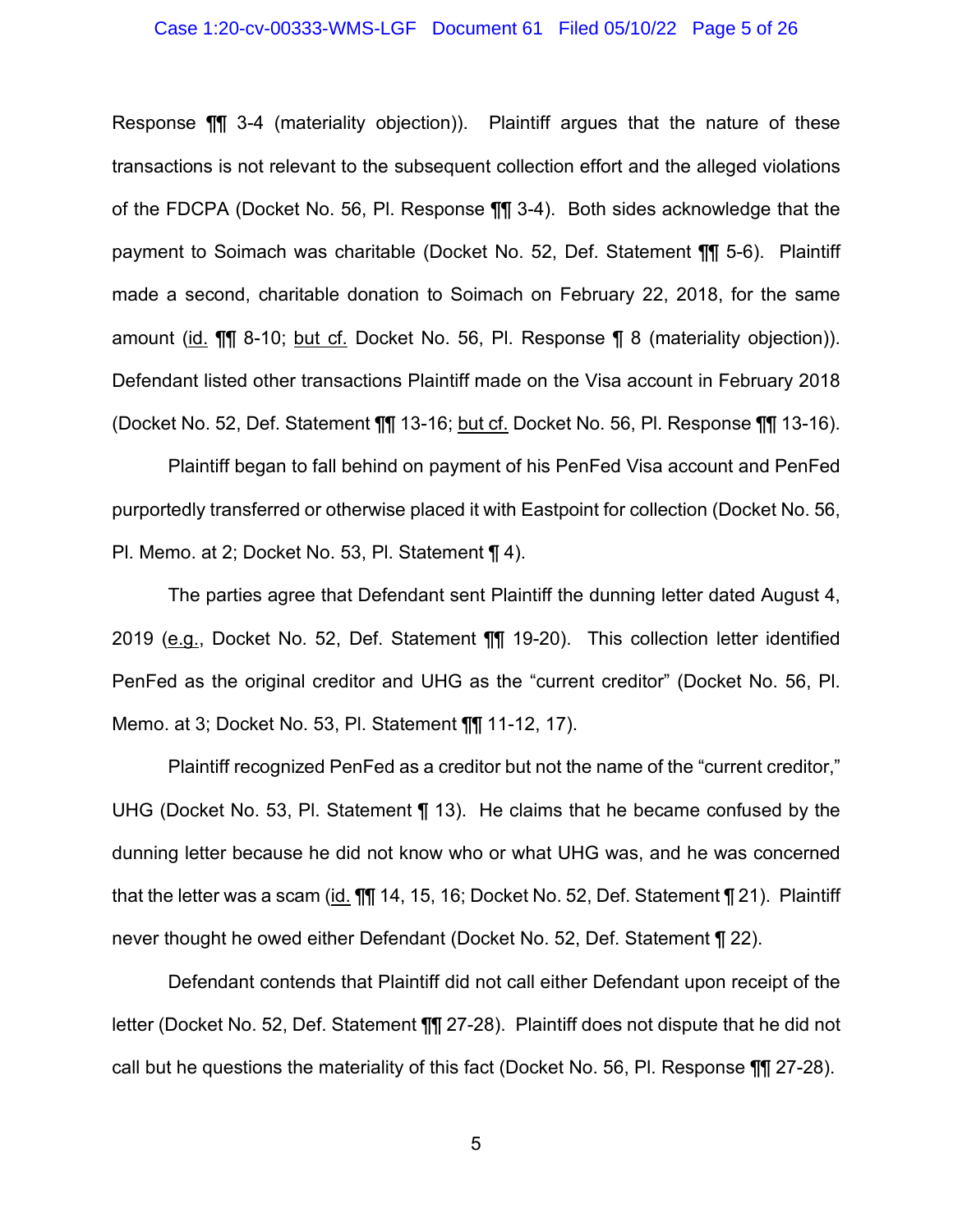#### Case 1:20-cv-00333-WMS-LGF Document 61 Filed 05/10/22 Page 6 of 26

Plaintiff later testified that he suffered emotional distress from receiving the dunning letter because he thought it was a scam (Docket No. 52, Def. Statement ¶ 29; Docket No. 52, Def. Atty. Decl. Ex. C, Pl. Dep. Tr. at 42-43; see also Docket No. 56, Pl. Response ¶ 31). Plaintiff does not dispute that he did not seek medical attention for his emotional distress, but he disputes the materiality of that fact (Docket No. 56, Pl. Response ¶ 30; cf. Docket No. 52, Def. Statement ¶ 30; Docket No. 52, Def. Atty. Decl. Ex. C, Pl. Dep. Tr. at 43). Plaintiff concedes that he made purchases with the Visa account and that he has no documents of actual damages he suffered but he disputes the materiality of these facts (Docket No. 56, Pl. Response ¶¶ 34, 35).

C. Proceedings and Motions for Summary Judgment (Docket Nos. 52, 53)

Eastpoint answered on June 2, 2020 (Docket No. 15). The Court Clerk entered default judgment against UHG on November 19, 2020 (Docket No. 27).

Plaintiff later moved for a protective Order or to quash a subpoena on non-party Soimach Rely and Support LLC (Docket No. 33). Counsel argued this Motion before Magistrate Judge Foschio on March 25, 2021 (Docket Nos. 42, 58 (transcript)). Plaintiff later argues that Defendant's arguments there were disingenuous, referring to Magistrate Judge Foschio's question during oral argument to defense counsel whether Defendant was "playing games here" (Docket No. 59, Ex., Mar. 25, 2021, Tr. at 31; Docket No. 59, Pl. Reply Memo. at 1). On April 30, 2021, Magistrate Judge Foschio denied the Motion for a protective Order and to quash (Docket No. 47; Ergas v. Eastpoint Recovery Group, No. 20CV333, 2021 WL 1711321 (W.D.N.Y. Apr. 30, 2021) (Foschio, Mag. J.)).

The Second Amended Scheduling Order required motions to certify the class be filed by September 30, 2021 (Docket No. 49). That scheduling Order also set a dispositive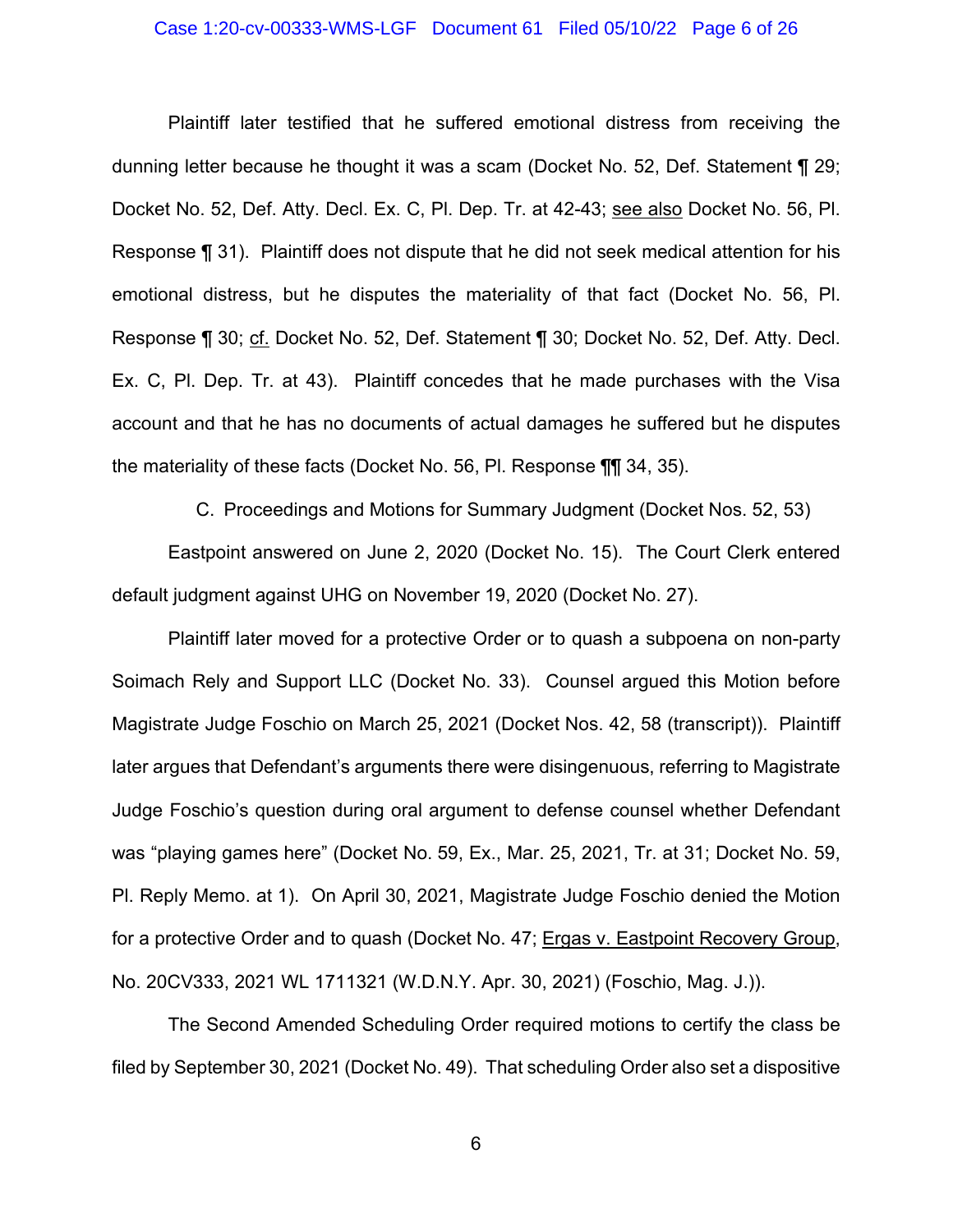#### Case 1:20-cv-00333-WMS-LGF Document 61 Filed 05/10/22 Page 7 of 26

motions deadline for October 15, 2021 (id.). Plaintiff did not move to certify the putative class.

The parties did file timely Motions for Summary Judgment (Docket Nos. 52<sup>2</sup>, 53<sup>3</sup>). Responses to these Motions were due by November 15, 2021, and replies by November 29, 2021. After timely responses and replies (Docket Nos. 56, 57, 59, 60), both Motions were deemed submitted without oral argument.

# **III. Discussion**

A. Applicable Standards

1. Motion for Summary Judgment

Summary judgment is appropriate if "the movant shows that there is no genuine dispute as to any material fact and the movant is entitled to judgment as a matter of law," Fed. R. Civ. P. 56(a). A fact is "material" if it "might affect the outcome of the suit under the governing law," Anderson v. Liberty Lobby, Inc., 477 U.S. 242, 248, 106 S.Ct. 2505, 91 L.Ed.2d 202 (1986). An issue of material fact is "genuine" if "the evidence is such that a reasonable jury could return a verdict for the nonmoving party," id.

The movant seeking summary judgment has the burden (through pleadings, depositions, answers to interrogatories, admissions, affidavits, and other materials, Fed.

<sup>2</sup>In support of its Motion, Defendant Eastpoint submits its Statement of Undisputed Facts; the Declaration of Gina Gugliuzza, compliance manager of Eastpoint, with exhibits; Defense Attorney's Declaration, with exhibits; its Memorandum of Law, Docket No. 52. It replied with a Reply Memorandum and Responses to Plaintiff's Statement of Additional Facts in Dispute, Docket No. 60.

In opposition (in addition to his Motion for Summary Judgment, Docket No. 53), Plaintiff submits his Declaration; his Response to Defendant's Rule 56.1 Statement; and Memorandum of Law, Docket No. 56.

<sup>&</sup>lt;sup>3</sup>In support of his own Motion for Summary Judgment, Plaintiff submits his Statement of Undisputed Facts, with exhibits; Plaintiff's Declaration; and his Memorandum of Law, Docket No. 53.

In opposition, Defendant submits its Memorandum and its Response to Plaintiff's Statement of Undisputed Facts, Docket No. 57, in addition to his Motion for Summary Judgment, Docket No. 52.

Plaintiff replied with his Reply Memorandum and exhibit, Docket No. 59.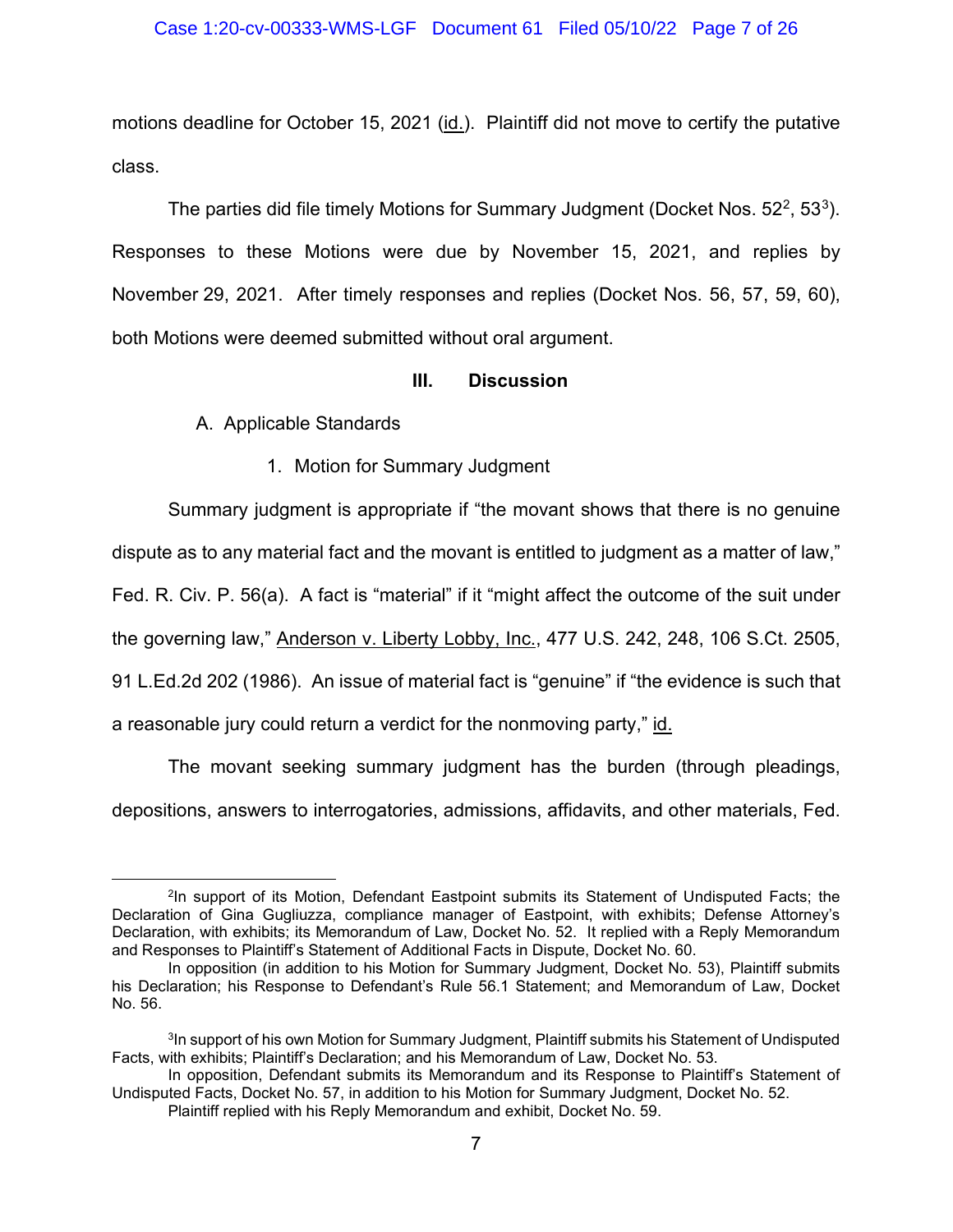R. Civ. P. 56(c)(1)) to demonstrate the absence of a genuine issue of material fact, Ford v. Reynolds, 316 F.3d 351, 354 (2d Cir. 2003).

In deciding a motion for summary judgment, the evidence and the inferences drawn from the evidence must be "viewed in the light most favorable to the party opposing the motion," Addicks v. S.H. Kress & Co., 398 U.S. 144, 158-59, 90 S.Ct. 1598, 26 L.Ed.2d 142 (1970). "Only when reasonable minds could not differ as to the import of evidence is summary judgment proper," Bryant v. Maffucci, 923 F.2d 979, 982 (2d Cir. 1991). The function of the Court is not "to weigh the evidence and determine the truth of the matter but to determine whether there is a genuine issue of fact for trial," Anderson, supra, 477 U.S. at 249. "Assessment of credibility and choices between conflicting versions of the events are matters for the jury, not for the court on summary judgment," Rule v. Brine, Inc., 85 F.3d 1002, 1011 (2d Cir. 1996).

But a "mere scintilla of evidence" in favor of the nonmoving party will not defeat summary judgment, Anderson, supra, 477 U.S. at 252. A nonmoving party must do more than cast a "metaphysical doubt" as to the material facts; it must "offer some hard evidence showing that its version of the events is not wholly fanciful," Matsushita Elec. Indus. Co. v. Zenith Radio Corp., 475 U.S. 574, 586, 106 S.Ct. 1348, 89 L.Ed.2d 538 (1986). That is, there must be evidence from which the jury could reasonably find for the nonmoving party, Anderson, supra, 477 U.S. at 252.

This Court's Local Civil Rules require that movant submit "a separate, short, and concise statement, in numbered paragraphs, of the material facts as to which the moving party contends there is no genuine issue to be tried," W.D.N.Y. Loc. Civ. R. 56(a)(1), and the opponent to submit a response to each numbered paragraph in the movant's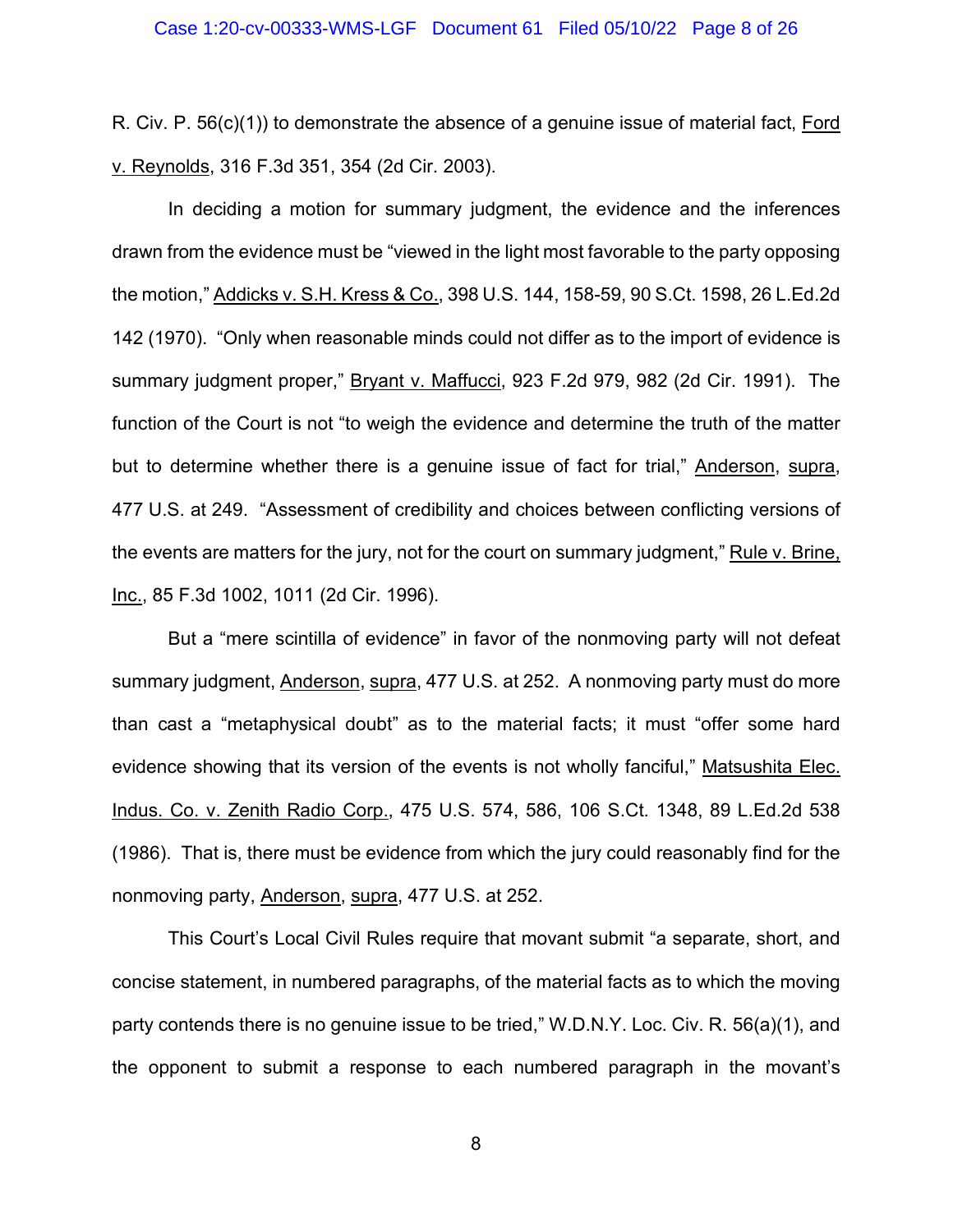statement,  $id$ . R. 56(a)(2). Each numbered paragraph in the movant's statement will be deemed admitted unless specifically controverted by a correspondingly numbered paragraph in the opponent's statement, id.

2. Fair Debt Collection Practices Act

The purpose of the FDCPA was to avoid the "abusive, deceptive, and unfair debt collection practices by many debt collectors," 15 U.S.C. § 1692(a). The FDCPA is remedial in nature thus is construed liberally, Vincent v. The Money Store, 736 F.3d 88, 98 (2d Cir. 2013) (quotation omitted); Macris v. Specialized Loan Servicing, LLC, No. 17CV361, at \*8 (W.D.N.Y. July 20, 2021) (Skretny, J.).

Plaintiff must prove that he is a consumer who allegedly owes a debt, that Defendant collecting the debt is considered a "debt collector," and the Defendant engaged in an act or omission in violation of the Act, see Schuh v. Druckman & Ginel, L.L.P., 751 F. Supp. 2d 542, 548 (S.D.N.Y. 2010).

The Act also is violated by failure to validate a debt, § 1692g. Among items required for notice of a debt,

Within five days after the initial communication with a consumer in connection with the collection of any debt, a debt collector shall, unless the following information is contained in the initial communication or the consumer has paid the debt, send the consumer a written notice containing—

(1) the amount of the debt;

(2) the name of the creditor to whom the debt is owed; . . .

15 U.S.C. § 1692g(a)(1)-(2).

Section 1692e "is violated when a debt collector uses 'any false, deceptive, or misleading representation or means in connection with the collection of any debt,'" Pipiles

v. Credit Bureau of Lockport, 886 F.2d 22, 24 (2d Cir. 1989) (quoting 15 U.S.C. § 1692e).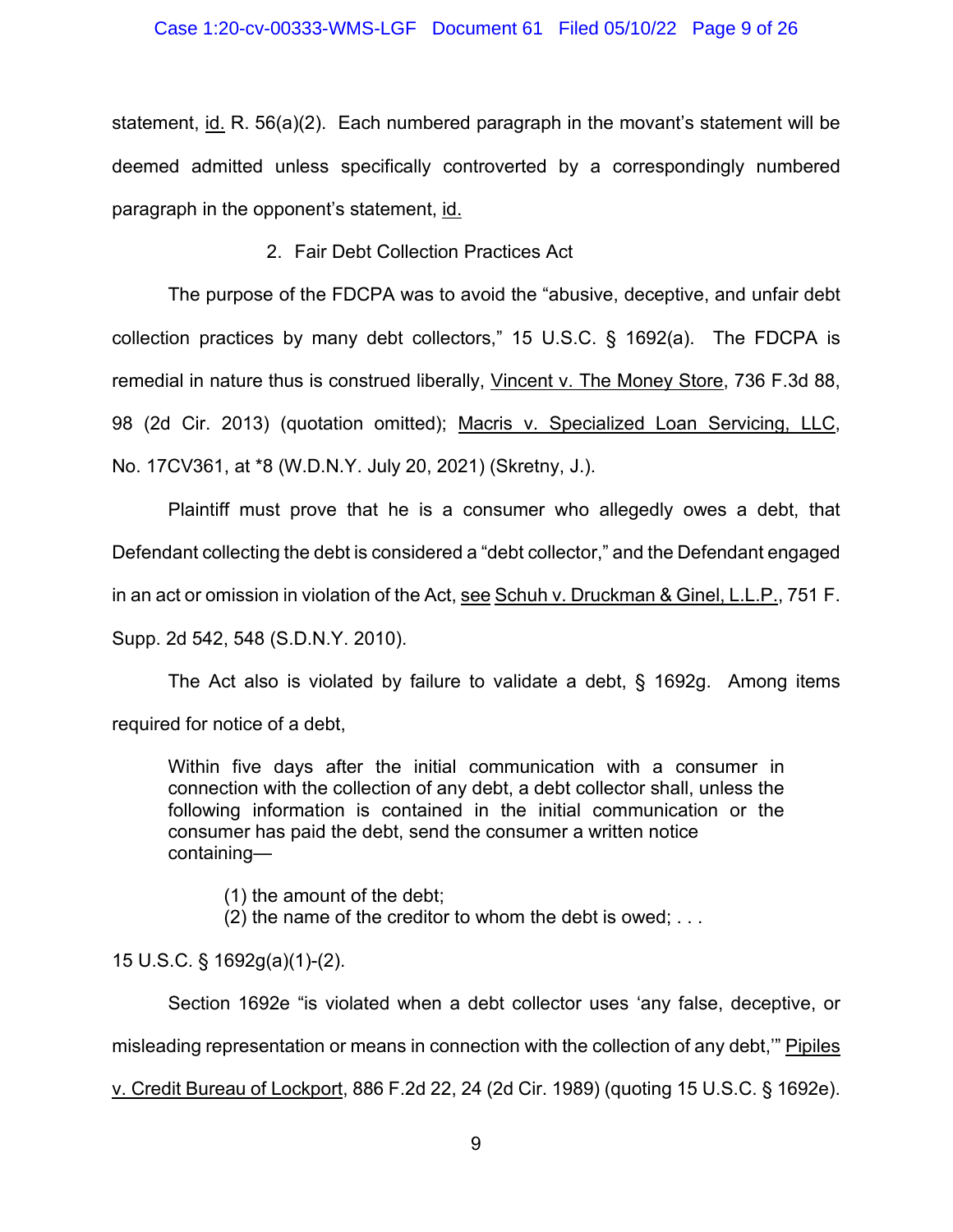Section 1692e lists false or misleading representations that violate FDCPA, such as under § 1692e(2), a false representation of the character, amount, or legal status of the debt, 15 U.S.C. § 1692e(2)(A), or communicating or threatening the use of false representation or deceptive means to collect any debt, § 1692e(10).

"Because the Act focuses on the collection of 'debts,' the statutory definition of that term plays a central role in delineating the scope and reach of the Act," What Constitutes "Debt" for Purposes of Fair Debt Collection Practices Act (15 U.S.C.A. § 1692a(5)), 159 A.L.R. Fed. 121 (2000). Section 1692a defines a key concept, the debt, 15 U.S.C. § 1692a(5) (emphasis added).

(5) The term "debt" means any obligation or alleged obligation of a consumer to pay money arising out of a transaction in which the money, property, insurance, or services which are the subject of the transaction are primarily for personal, family, or household purposes, whether or not such obligation has been reduced to judgment.

3. Standing and Injury-in-Fact Standard

This Court must consider a threshold issue whether, pursuant to Article III, Plaintiff has constitutional standing to assert his FDCPA claims, see Anderson Grp., LLC v. City of Saratoga Springs, 805 F.3d 34, 44 (2d Cir. 2015) (standing is "threshold matter" in determining District Court's jurisdiction to hear case); Cohen v. Rosicki, Rosicki & Assocs., P.C., 897 F.3d 75, 80 (2d Cir. 2018). "Standing to sue is a doctrine rooted in the traditional understanding of a case or controversy," Spokeo, Inc. v. Robins, 578 U.S. 330, 338, 136 S.Ct. 1540, 194 L.Ed.2d 635 (2016). Article III standing requires Plaintiff to demonstrate injury-in-fact, a "causal connection" between that injury and Defendant's conduct, and a likelihood "that the injury will be redressed by a favorable decision," Lujan v. Defenders of Wildlife, 504 U.S. 555, 560-61, 112 S.Ct. 2130, 119 L.Ed.2d 351 (1992)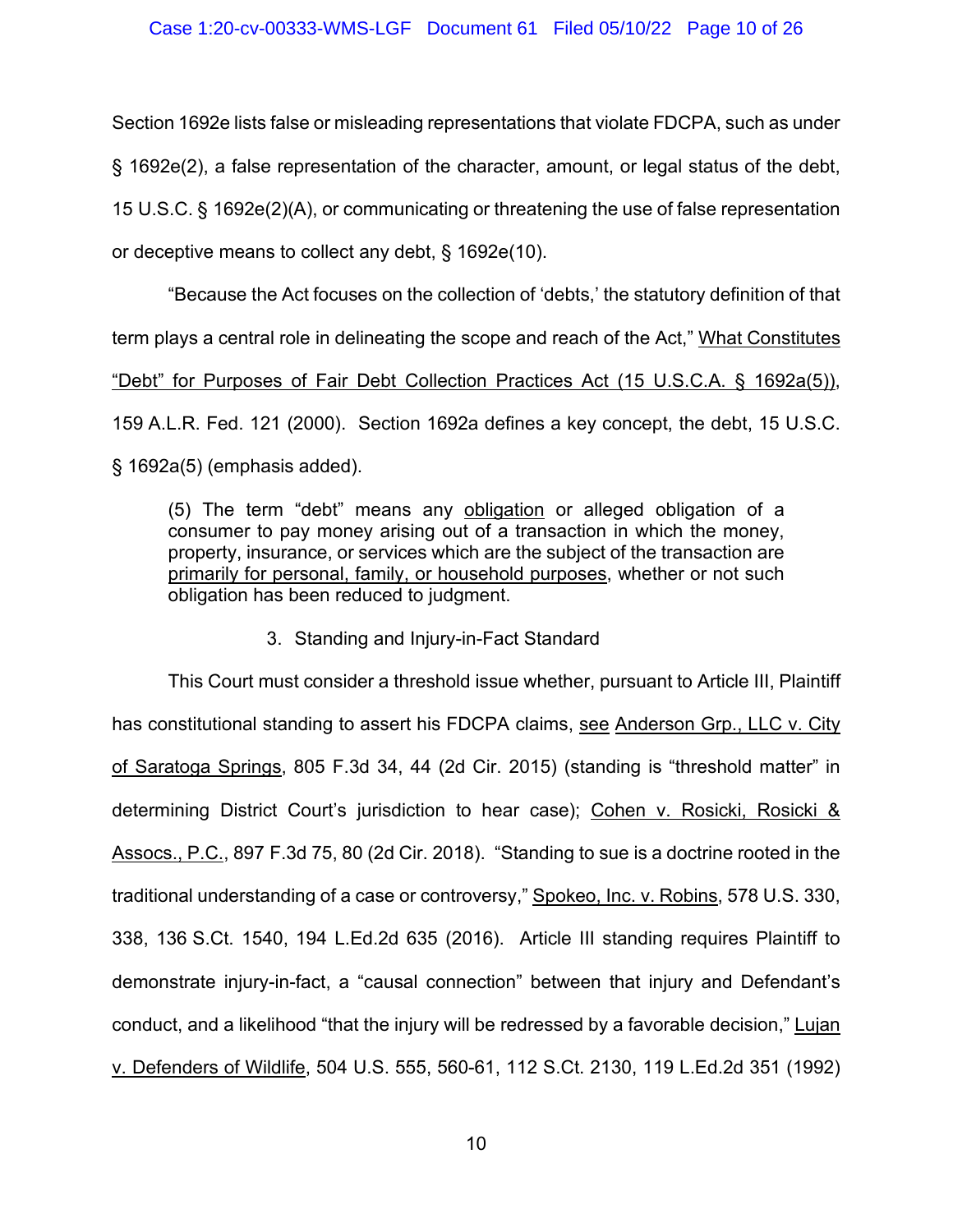#### Case 1:20-cv-00333-WMS-LGF Document 61 Filed 05/10/22 Page 11 of 26

(internal quotation marks omitted). Plaintiff bears the burden of demonstrating his standing, id. at 561. As recently stated by the Supreme Court, "to have Article III standing to sue in federal court, plaintiffs must demonstrate, among other things, that they suffered a concrete harm," TransUnion LLC v. Ramirez, 594 U.S. \_\_\_, 141 S.Ct. 2190, 2200, 210 L.Ed.2d 568 (2021).

The Court in TransUnion held that, although Congress creates causes of action for violation of legal prohibitions or obligations, "under Article III, an injury in law is not an injury in fact. Only those plaintiffs who have been concretely harmed by a defendant's statutory violation may sue that private defendant over that violation in federal court," id., 141 S.Ct. at 2205 (emphasis in original) (see Docket No. 52, Def. Memo. at 6). As summarized in that decision, "no concrete harm, no standing," id. at 2200, 2214.

B. Parties' Contentions

In general, Plaintiff argues that Defendant violated the FDCPA by claiming that UHG owned Plaintiff's debt when it did not.

Defendant counters, first, that Plaintiff lacks standing to assert FDCPA claims. Second, Defendant challenges whether most of the Plaintiff's debt, donations to Soimach, are "debts" protected from adverse collection activities under the Act. Third, Defendant claims it complied with FDCPA and Plaintiff has not alleged any injury from its single dunning letter.

1. Plaintiff's Motion (Docket No. 53)

Plaintiff argues that Defendants misstated the identity of the current creditor in a single dunning letter, violating 15 U.S.C. § 1692g (among other provisions of the Act) (Docket No. 53, Pl. Memo. at 5).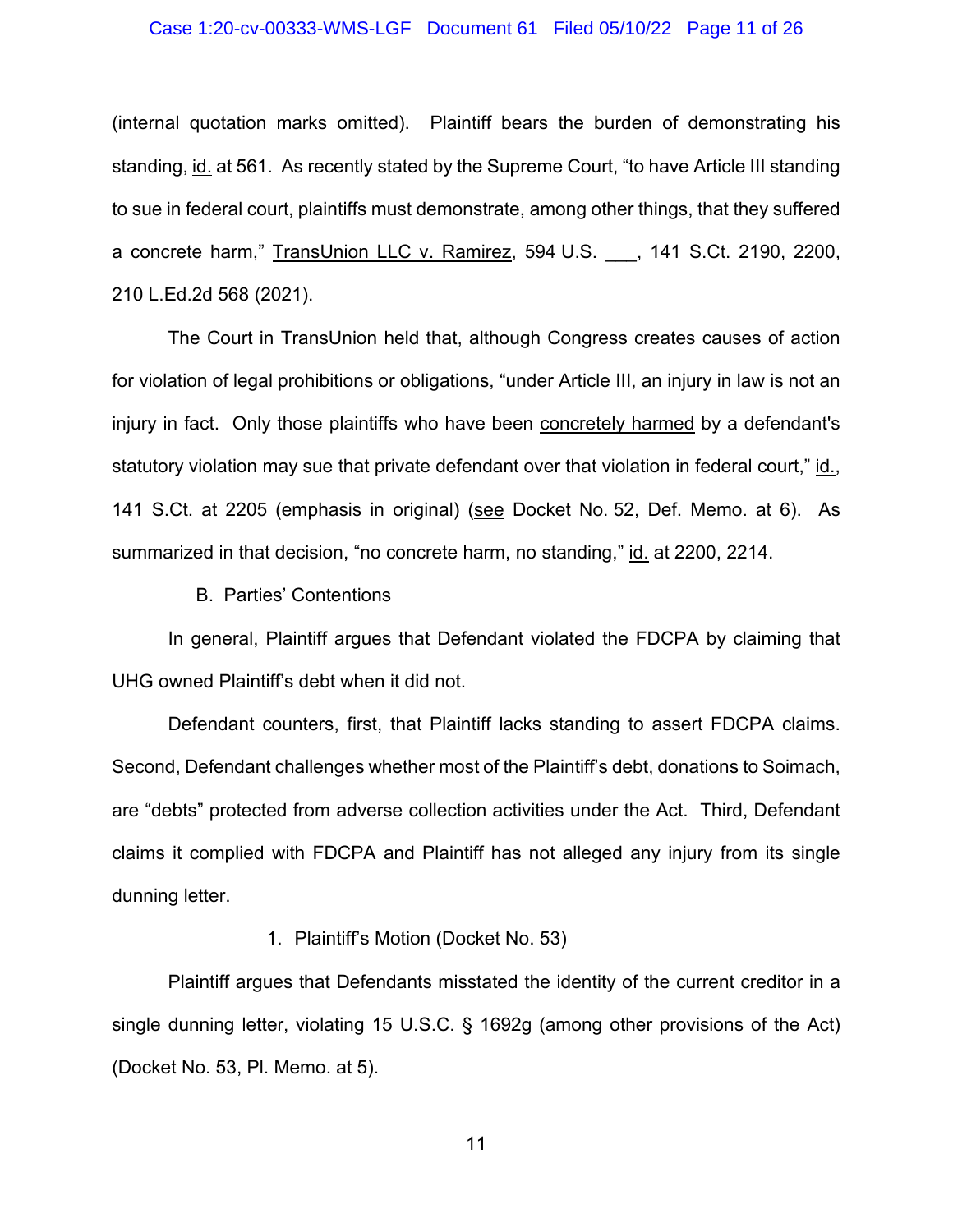#### Case 1:20-cv-00333-WMS-LGF Document 61 Filed 05/10/22 Page 12 of 26

Defendant responds incorporating its arguments from its Motion for Summary Judgment that Plaintiff lacks Article III standing to sue, that the charitable donation is not a "debt" under the FDCPA, and Plaintiff has not established Defendant violated the Act (Docket No. 57, Def. Memo. at 2-3, 5-9). Defendant denies that Plaintiff's claim was for the incorrect identification; instead, Plaintiff really alleged that he thought Defendant's letter was a scam (id. at 5-6).

#### 2. Defendant's Motion (Docket No. 52)

Focusing on procedural aspects of Plaintiff's claims, Defendant argues that Plaintiff lacks standing to sue under FDCPA. Plaintiff has not alleged suffering an injury-in-fact to warrant standing. (Docket No. 52, Def. Memo. at 4-8, 8-9.) In addition to out of circuit cases cited as precedent (id. at 5), Defendant cites the Eastern District of New York's decision in In re FDCPA Mail Vendor Cases, 551 F. Supp.3d 57 (E.D.N.Y. 2021), which held that the plaintiffs there failed to allege any harm arising from receipt of letters from mail vendors to have standing (id. at 6-7). Decided after TransUnion, the district court there denied that there was any harm from the mere receipt of the letters, concluding that claims of emotional distress by itself were not sufficient to state an injury-in-fact, In re FDCPA Mail Vendor Cases, supra, 551 F. Supp.3d at 58, 62, 65 (id. at 7). If there was any injury suffered here, Eastpoint concludes that it is not traceable to the claim against it (Docket No. 60, Def. Reply Memo. at 5-6).

Eastpoint asserts that Plaintiff also cannot claim stress arising from this action as injury-in-fact (id. at 7). After TransUnion, another district court held that "it is impermissible for courts to rely on the conclusion that any violation of a given statute automatically establishes standing absent a more searching analysis of the injury," Kola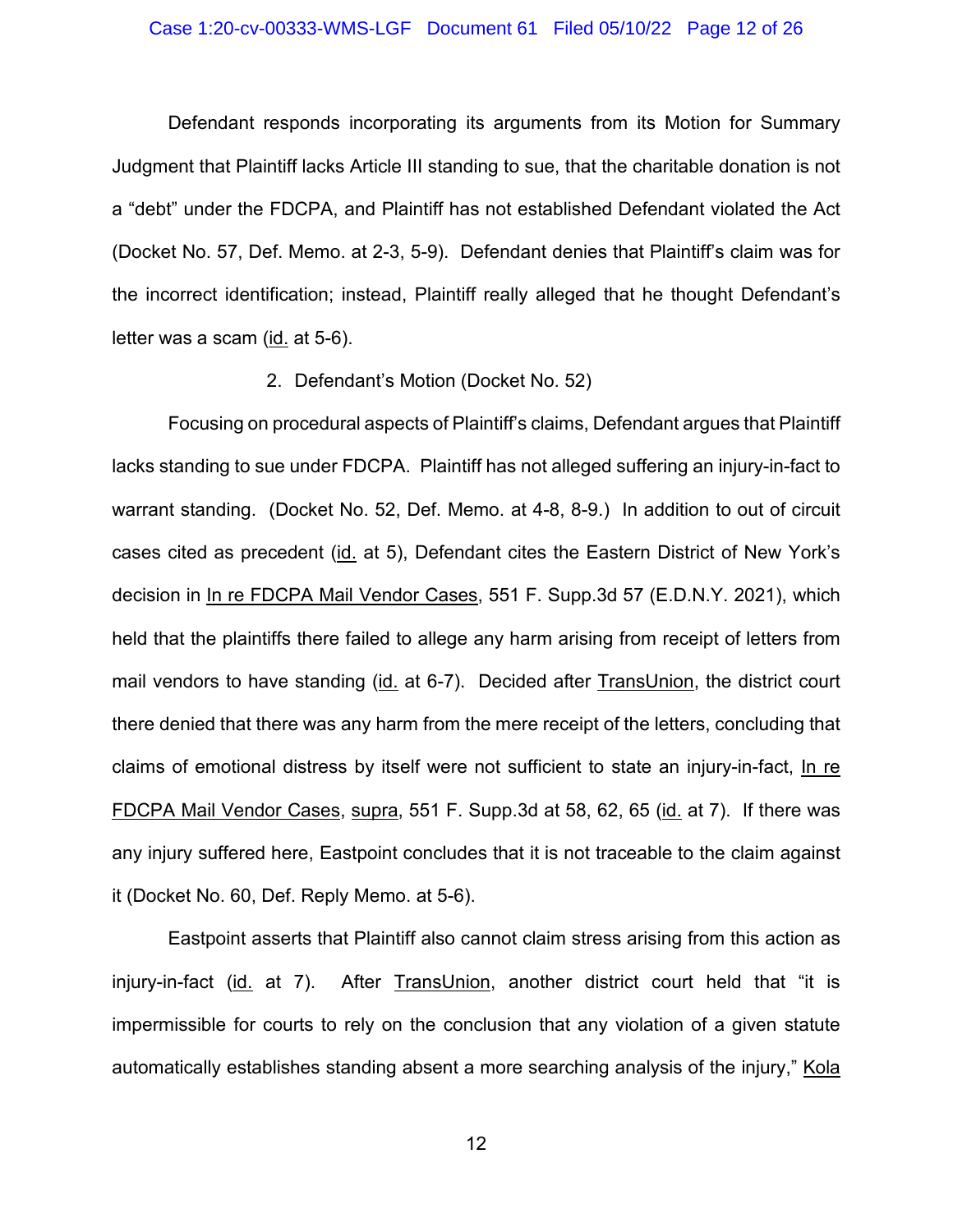v. Forster & Garbus LLP, No. 19CV10496, 2021 WL 4135153, at \*8 (S.D.N.Y. Sept. 10, 2021).

Defendant concludes that Plaintiff's allegation of emotional distress fails to state an injury-in-fact for standing (id. at 8-9).

Next, Defendant argues that the debt here for charitable contributions (paid for by a credit card) is not one covered by FDCPA for "primarily for personal, family, or household purposes," 15 U.S.C. § 1692a(4), (5) (id. at 9-14), Beauvoir v. Israel, 794 F.3d 244, 247 (2d Cir. 2015); Beggs v. Rossi, 145 F.3d 511, 512 (2d Cir. 1998), adopting, 994 F. Supp. 114 (D. Conn. 1997). Defendant argues that if the debtor "received nothing in return for the debt, it falls outside of" the FDCPA (Docket No. 52, Def. Memo. at 10).

Finally, Defendant denies violating the terms of the FDCPA (Docket No. 52, Def. Memo. at 14-16).

Plaintiff responds that Defendant's Motion should be denied, reiterating his arguments that Defendant named the wrong creditor in violation of the FDCPA (Docket No. 56, Pl. Memo. at 5). Plaintiff claims standing because he suffered harms from the dunning letter that gave him an injury-in-fact (id. at 5, 8-13). Plaintiff distinguishes non-Circuit cases as lacking precedential value (id. at 9). He relies upon Cohen v. Rosicki, Rosicki & Associates, P.C., 897 F.3d 75 (2d Cir. 2018), as Second Circuit precedent that held a consumer has standing to assert a claim that a collector misidentified a creditor (id. at 10). He also relies upon Maddox v. Bank of New York Mellon Tr. Co., N.A., 997 F.3d 436 (2d Cir.), withdrawn, 4 F.4th 58 (2d Cir. 2021) (id.; but cf. Docket No. 60, Def. Reply Memo. at 2). Defendant replies, however, that the superseding decision in Maddox was rendered after the Supreme Court's decision in TransUnion and the Second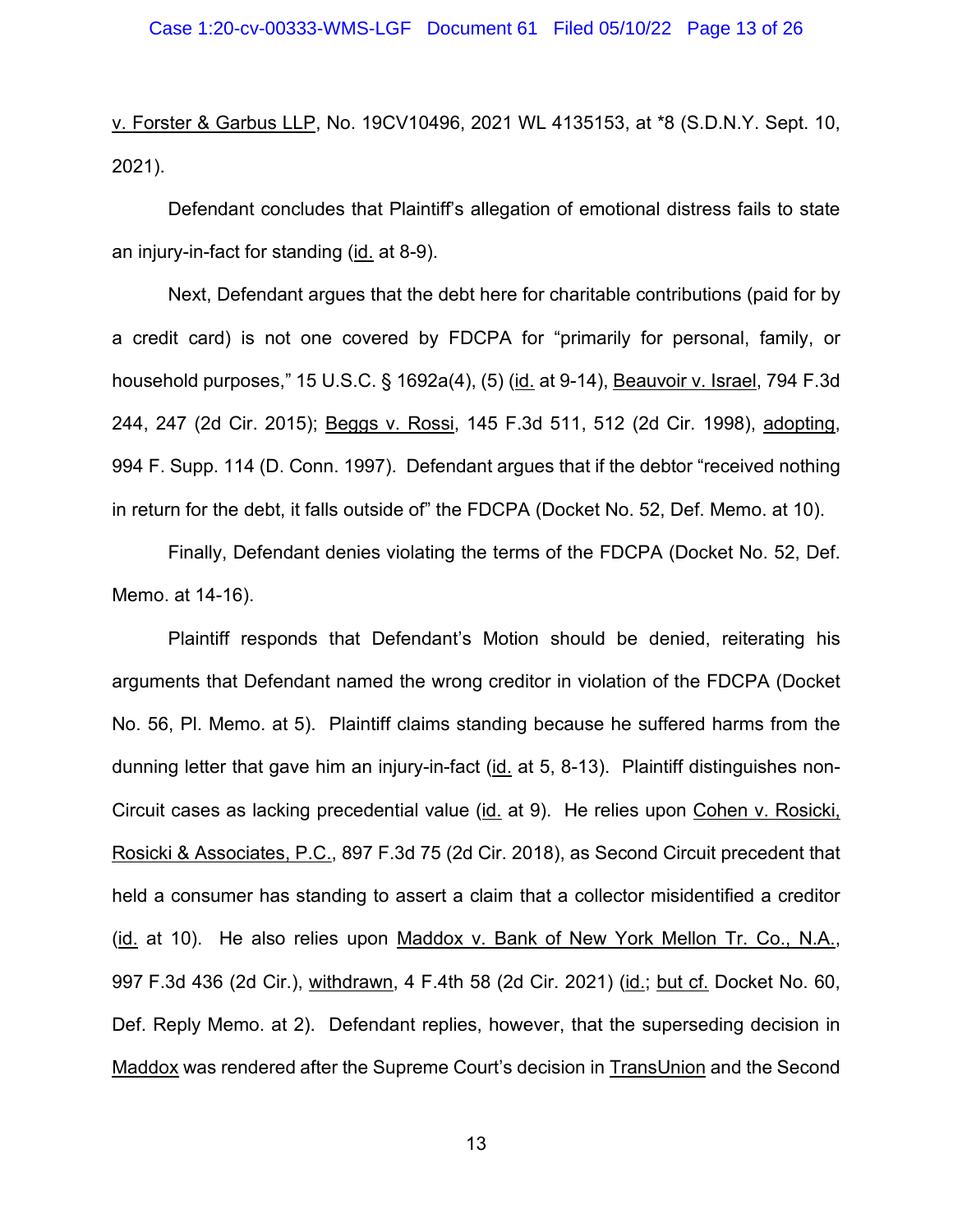#### Case 1:20-cv-00333-WMS-LGF Document 61 Filed 05/10/22 Page 14 of 26

Circuit held that "[n]o concrete harm; no standing," 4 F.4th at 62 (quoting TransUnion, supra, 141 S.Ct. at 2200) (Docket No. 60, Def. Reply Memo. at 3).

Plaintiff argues that the Southern District of New York in Kola noted other decisions in this Circuit that held that a collection letter with fraudulent misrepresentations can form the basis for concrete injury for standing (Docket No. 56, Pl. Memo. at 11), 2021 WL 4135153, at \*6. Defendant replies, however, that this reliance is misplaced; that the court in Kola rejected comparison of the misstatement in the notice to that plaintiff to commonlaw fraud, id. (Docket No. 60, Def. Reply Memo. at 4).

Plaintiff then points out that Defendant has not shown a case where the obligation to repay a charge used to make a charitable donation was not a "debt" under the FDCPA, conceding this issue was one of first impression (id. at 5-6,13-15). He again concludes that Defendant violated provisions of the FDCPA (id. at 15-16).

\* \* \*

This Court first addresses Plaintiff's class allegations, then whether Plaintiff has asserted an injury-in-fact for constitutional standing to assert his FDCPA claims. If he did, this Court next considers Defendant's arguments that there was no FDCPA debt in this case. Finally, if necessary, this Court considers Plaintiff's Motion for Summary Judgment on the merits of his claims.

#### C. Class Certification

Plaintiff did not file a motion to certify the putative class (cf. Docket No. 49, Second Amended Scheduling Order). The class allegations are thus abandoned (see Docket No. 52, Def. Memo. at 2 n.1), Tataru v. RGS Fin., Inc., No. 18-cv-06101, 2021 WL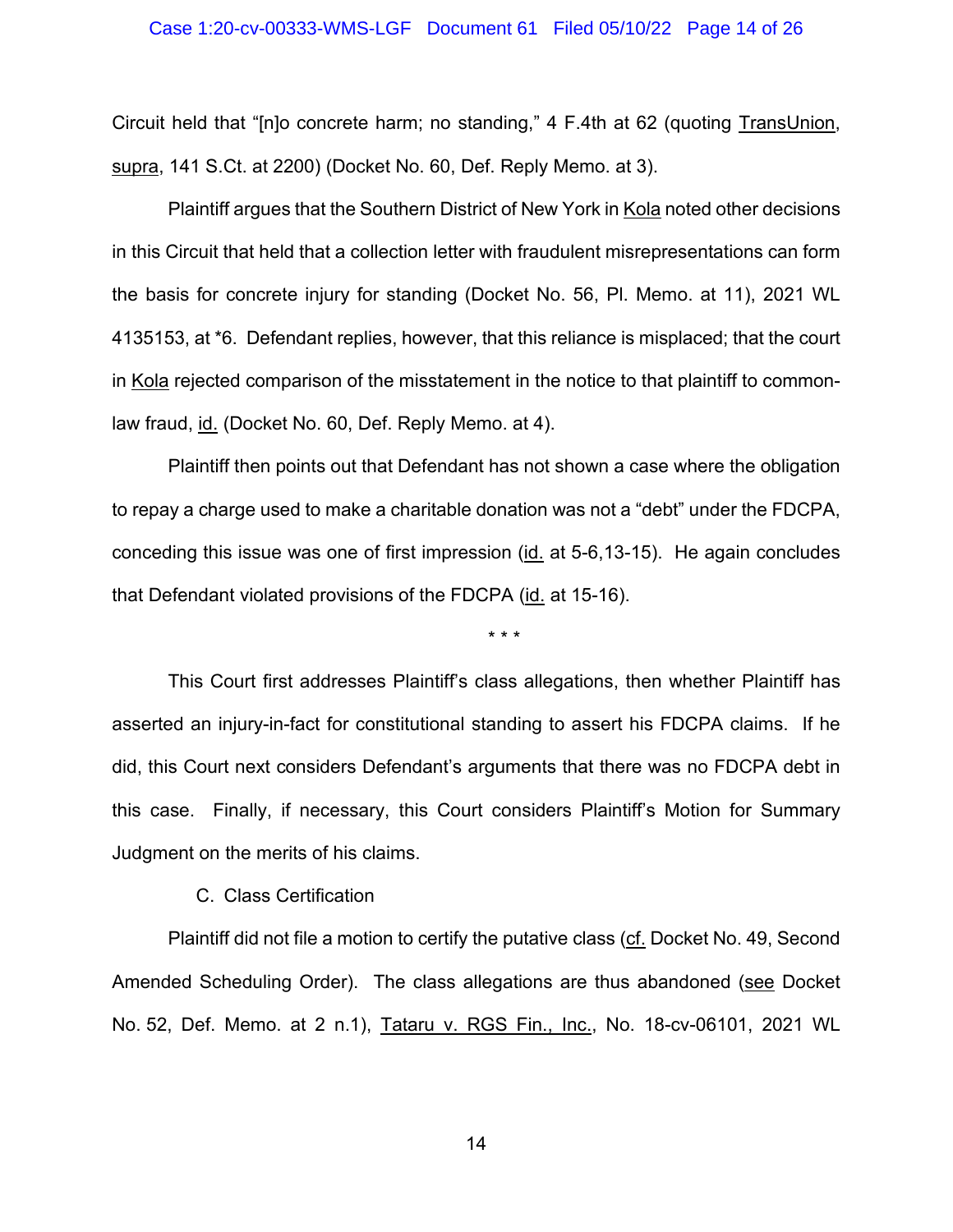1614517, at \*1, 4 (N.D. Ill. Apr. 26, 2021) (on reconsideration, vacating class certification after finding lack of subject matter jurisdiction on standing grounds).

D. Standing and Injury-in-Fact

1. Tangible Harm

"'No concrete harm; no standing.' TransUnion, 141 S.Ct. at 2200. This equation, which opens the Supreme Court's TransUnion decision, leaves little room for interpretation and may be sufficient to resolve the issue before" this Court, Maddox, supra, 19 F.4th at 62. Plaintiff cannot "allege a bare procedural violation divorced from any concrete harm, and satisfy the injury-in-fact requirement of Article III," Spokeo, supra, 578 U.S. at 341; Summers v. Earth Is. Inst., 555 U.S. 488, 496, 129 S.Ct. 1142, 173 L.Ed.2d 1 (2009) ("a procedural right in vacou—is insufficient to create Article III standing").

Before TransUnion, the Second Circuit held that a consumer has Article III standing to assert a claim for misidentification of a creditor in violation of the FDCPA because §§ 1692g and 1692e protect the consumer's concrete interests, "so than an alleged violation of these provisions satisfies the injury-in-fact requirement of Article III," Cohen, supra, 897 F.3d at 81; see Maddox, supra, 997 F.3d 436, withdrawn, 4 F.4th 58; Kola, supra, 2021 WL 413153. The Second Circuit in the first Maddox decision reaffirmed Cohen, finding its discussion on standing in FDCPA cases "especially instructive," Maddox, supra, 997 F.3d at 451-52. The Second Circuit withdrew this first decision, 4 F.4th 58. Cohen thus is no longer good law.

After TransUnion and its requirement of an injury-in-fact arising from the statutory violation for standing, see Maddox, supra, 19 F.4th at 64; TransUnion, supra, 141 S.Ct.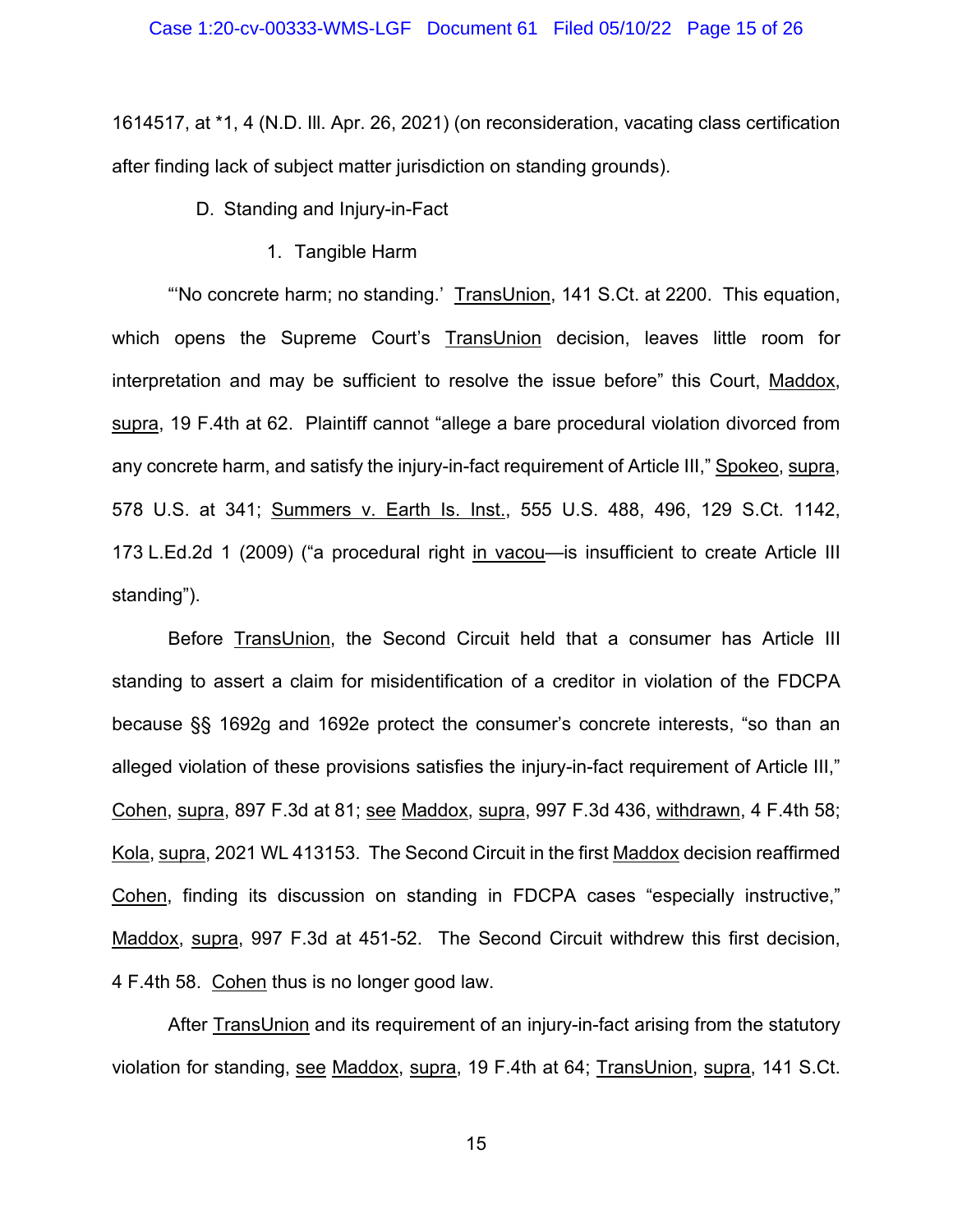at 2214, the consumer to have standing needs to establish harm from that violation (see Docket No. 60, Def. Reply Memo. at 2). Therefore, the issue is whether Plaintiff established suffering from concrete harm (including emotional injury) due to Defendant's dunning letter. As held by the Second Circuit in Maddox, supra, 19 F.4th at 64, Plaintiff has not.

As in one of the FDCPA Mail Vendor Cases, the dunning letter Plaintiff received identified the original creditor, PenFed (which Plaintiff acknowledges knowing). Plaintiff's conclusion that he does not owe the debt does "not seem facially plausible" given identification of the original creditor. 551 F. Supp.3d at 65. And as in the Eastern District of New York case, Plaintiff here has not shown a concrete injury-in-fact from a violation of misidentification of the current creditor even if it might have misled the least sophisticated consumer, id. at 66.

Alleging notices "as constituting informational violations of the statute, without alleging any harm, such efforts do not confer standing," id., citing TransUnion, supra, 141 S.Ct. at 2214 ("An 'asserted informational injury that causes no adverse effects cannot satisfy Article III,'" citation omitted). This may be an injury in law but, absent a concrete injury-in-fact from those violations, Plaintiff lacks standing to sue under the FDCPA.

Instructive here and like Ergas' claims is the Northern District of Illinois' case, Tataru v. RGS Financial, Inc., No. 18-cv-06106, 2021 WL 1914517 (N.D. Ill. Apr. 26, 2021). In Tataru, plaintiff Gabriel Tataru alleged that he received a dunning letter that misidentified his creditor (stating an entity that did not exist), in violation of § 1692g(a), id. at \*1; see also Tataru, 2021 WL 38142, at \*1 (N.D. Ill. Jan. 4, 2021), vacated by 2021 WL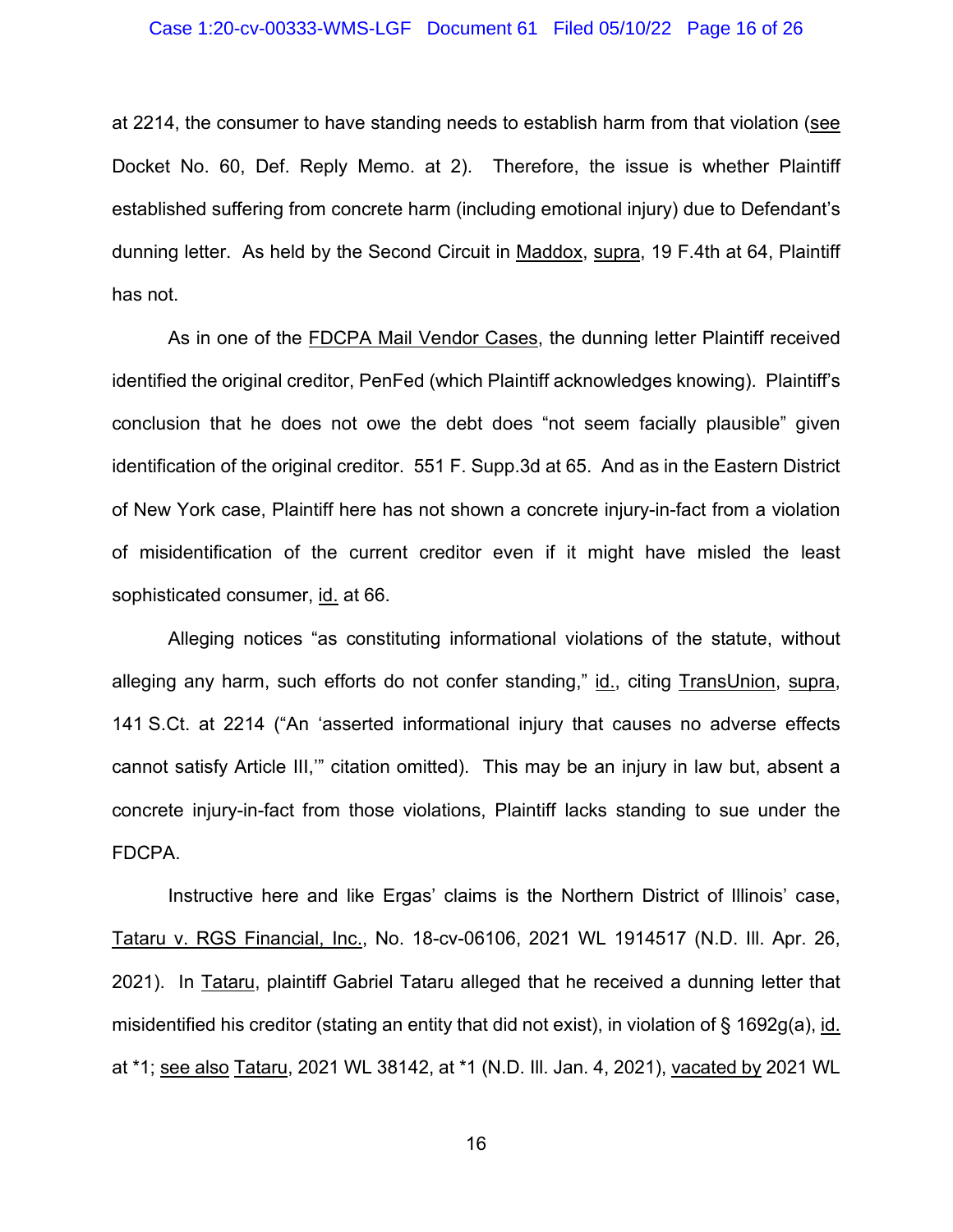#### Case 1:20-cv-00333-WMS-LGF Document 61 Filed 05/10/22 Page 17 of 26

1914517. The United States District Court for the Northern District of Illinois at first granted Tataru summary judgment, 2021 WL 38142. The court initially held that Tataru had standing from suffering "an informational injury," Tataru, supra, 2021 WL 1614517, at \*1 (citing Spokeo, supra, 578 U.S. at 341-42, 136 S.Ct. at 1549 ("An information injury occurs when the defendant refuses to provide the plaintiff with information that a law . . . entitles him to obtain and review for substantive purpose . . . [i]n such cases, a plaintiff need not allege any additional harm beyond his failure to receive information that the law renders subject to disclosure," emphasis in original, cleaned up)). The court held that Tataru's claim that the misnamed creditor in the dunning letter "caused him concrete harm" because this misidentification of the creditor went "to the heart of what Congress sought to protect in § 1692g(a)," Tataru, supra, 2021 WL 38142, at \*3. The court then believed that this informational injury was concrete for standing because it impaired Tataru's ability to use the creditor's identity "'for a substantive purpose that the statute envisioned," id. (quoting Robertson v. Allied Solutions, LLC, 902 F.3d 690, 693 (7<sup>th</sup> Cir. 2018)).

The Seventh Circuit then ruled in a series of decisions that debtors claiming FDCPA violations must show that the statutory violation "caused them to take a detrimental step resulting in a mishandling of their debt," Tataru, supra, 2021 WL 1614517, at \*1, 2 (citing Seventh Circuit cases) (see also Docket No. 52, Def. Memo. at 5). Tataru stated that the letter caused him confusion but "none of his confusion prompted him to take any action to his detriment," id. Upon reconsideration after these appellate decisions, the Northern District of Illinois concluded, absent any evidence "that Mr. Tataru suffered a concrete injury as a result of the dunning letter at issue in this case, the Seventh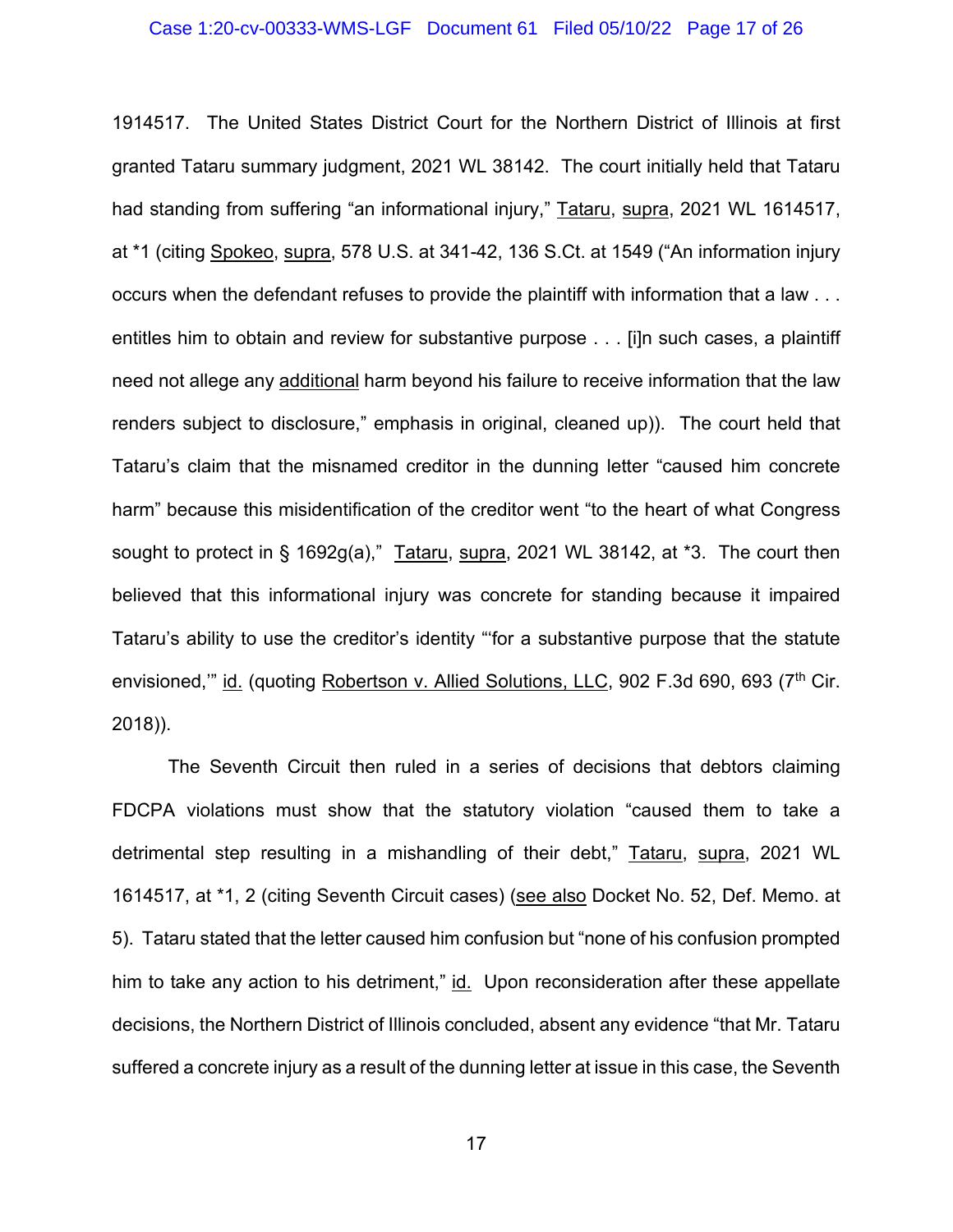## Case 1:20-cv-00333-WMS-LGF Document 61 Filed 05/10/22 Page 18 of 26

Circuit's teaching requires a finding that Mr. Tataru lacks standing to press his claim that the letter violated the FDCPA," id. The court reiterated that concrete injury for standing need not be tangible, "but plaintiffs cannot merely point to a 'bare procedural violation, divorced from any concrete harm,'" id. at \*2, quoting Spokeo, supra, 578 U.S. at 341. Seventh Circuit law required the plaintiff to show "that the statutory violation caused them to take some detrimental step and mishandle their debt," id. citing, e.g., Spuhler v. State Collection Servs., Inc., 983 F.3d 282, 286  $(7<sup>th</sup>$  Cir. 2020). The court rejected its earlier understanding that a statutory violation of the FDCPA that posed "a threat to the interests Congress sought to protect as concrete harms" created standing, id. at \*3.

There, Tataru did not adduce evidence that he mishandled his debt because he received the dunning letter that may have misidentified the creditor, id. at \*3. Tataru merely claimed that the letter caused him to suspect fraud, id. Seventh Circuit precedent made clear that "the state of confusion is not itself an injury," id., citing Brunett v. Convergent Outsourcing, Inc., 982 F.3d 1067, 1068 (7<sup>th</sup> Cir. 2020) (see Docket No. 52, Def. Memo. at 5). The Northern District of Illinois held that

"Tataru needed to do more than demonstrate a threat that he would fail to exercise his rights because he deemed the letter a scam—he must have actually failed to exercise those rights and suffered some tangible adverse consequence as a result. For example, Tataru could have suffered a concrete injury if, because he suspected the letter was from a scammer, he delayed taking action on the debt and was then charged more interest as a result,"

Id. The fear of fraud or confusion about the dispute process did not assert an injury-infact to provide standing under Article III, id.

While Tataru rests upon Seventh Circuit precedent (some cited by Defendant here

over Plaintiff's objection, compare Docket No. 52, Def. Memo. at 5 with Docket No. 56,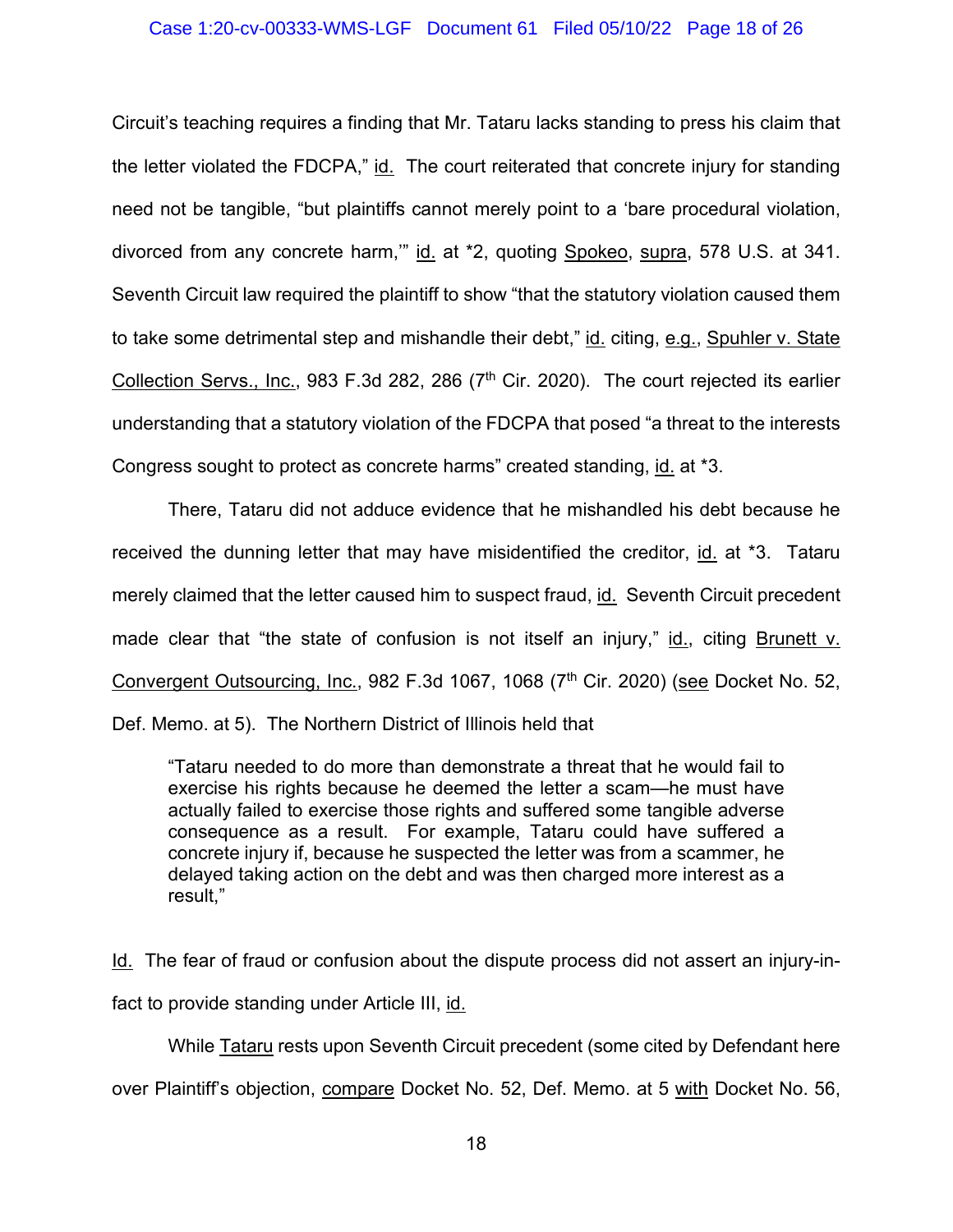Pl. Memo. at 8-9), they (like Tataru) predate the Supreme Court's more recent iteration of standing in TransUnion. The Northern District of Illinois' second, vacating decision is consistent with TransUnion and its requirement that the plaintiff to have standing needs a distinct injury-in-fact arising from the statutory violation, there a concrete consequence from the alleged scam or misidentification of the creditor.

Ergas in this case took no action upon receipt of the dunning letter with the unfamiliar creditor. He does not claim he refused to act because of the defect in the letter to his later detriment, cf. Tataru, supra, 2021 WL 1614517, at \*3. He denies suffering actual damages from the purported error in the dunning letter, see In re FDCPA Mail Vendor Cases, supra, 551 F. Supp.3d at 58, 65. His only claimed injury is emotional distress from receipt of the letter.

Plaintiff here merely alleges violations of the FDCPA which alone does not state an injury-in-fact for Article III standing.

#### 2. Emotional Distress as Concrete Injury-in-Fact

Plaintiff merely complains of the inaccurate identification of the current creditor in a dunning letter addressed only to him. While this misidentification may have been an injury at law, Plaintiff fails to allege a factual injury arising therefrom. Plaintiff did not suffer actual damages from the misidentification. He did not contact either Defendant about the dunning letter. Plaintiff believed that this letter was a scam and generally ignored it.

Plaintiff's sole alleged harm is his emotional distress from receipt of the dunning letter, concerned that it was a scam rather than misidentifying his creditor (but cf. Docket No. 60, Def. Reply Memo. at 4 (allegation unrelated to alleged FDCPA violation)). He does not allege any risk of future harm that could cause emotional harm, Maddox, supra,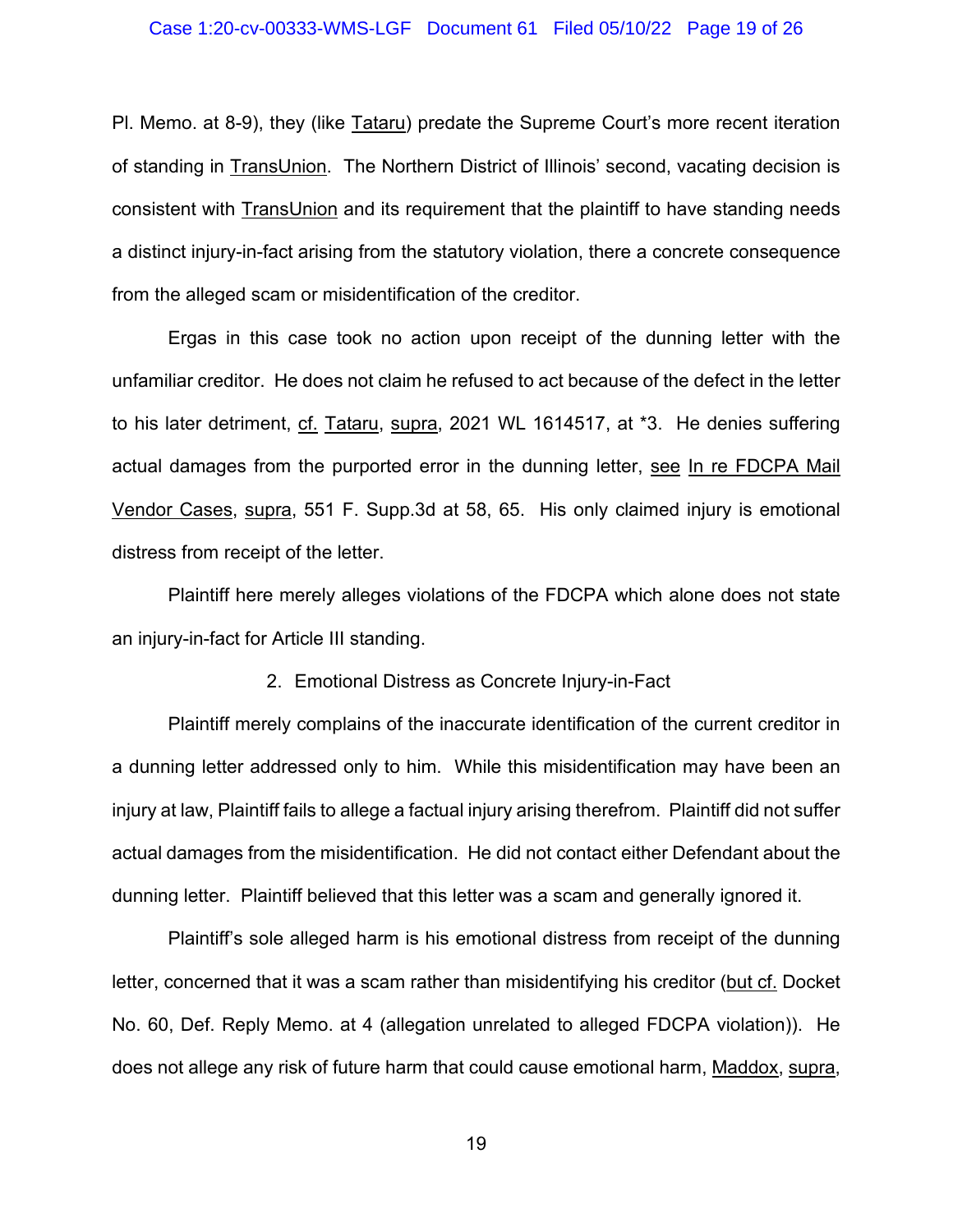19 F.4th at 65; cf. TransUnion, supra, 141 S.Ct. at 2211 n.7. Whether this was an attempted scam is not a violation of the FDCPA, see Gardner v. Credit Management LP, 140 F. Supp.3d 317, 323 n.3 (S.D.N.Y. 2015) (noting the court in Douglass v. Convergent Outsourcing, 765 F.3d 299, 305 (3d Cir. 2014), had a fixation on "susceptibility" of tracking number to "privacy intrusions" that may have conflated the FDCPA with other statutes that target identity theft); Beck v. McDonald, 848 F.3d 262, 272 (4th Cir. 2017) (rejecting plaintiffs' claims that emotional upset and fear of identity theft are adverse effects sufficient to confer Article III standing).

Plaintiff cites cases holding that emotional distress may be an injury-in-fact, Haynes v. Transunion, LLC, No. 19CV7157, 2021 WL 3185581, at \*3-4 (E.D.N.Y. July 28, 2021) (Motion to Dismiss in Fair Credit Reporting Act<sup>4</sup> and FDCPA action); Magruder v. Capital One, Nat'l Ass'n, 540 F. Supp.3d 1, 7 (D.D.C. 2021) (in FCRA and FDCPA action, holding that intangible harm can be injury-in-fact); Ricketson v. Experian Info. Sols., Inc., 266 F. Supp.3d 1083, 1090-91 (W.D. Mich. 2017) (FCRA) (Docket No. 56, Pl. Memo. at 12). These three cases alleged violations of FCRA which inherently includes disclosure of plaintiffs' credit to third parties despite the accuracy of the reports.

In Magruder, the court also observed that "free-standing 'emotional harm, no matter how deeply felt, cannot suffice for injury-in-fact for standing purposes.' Humane Soc. of U.S. v. Babbitt, 46 F.3d 93, 98 (D.C. Cir. 1995) (quotation marks omitted)," Magruder, supra, 540 F. Supp.3d at 8. That court concluded that the emotional injury allegations were "unsound as a matter of law," id. For the order to show cause there why the case should not be dismissed on standing grounds at the pleading stage, the court

<sup>415</sup> U.S.C. ch. 41, §§ 1681-1681x, "FCRA."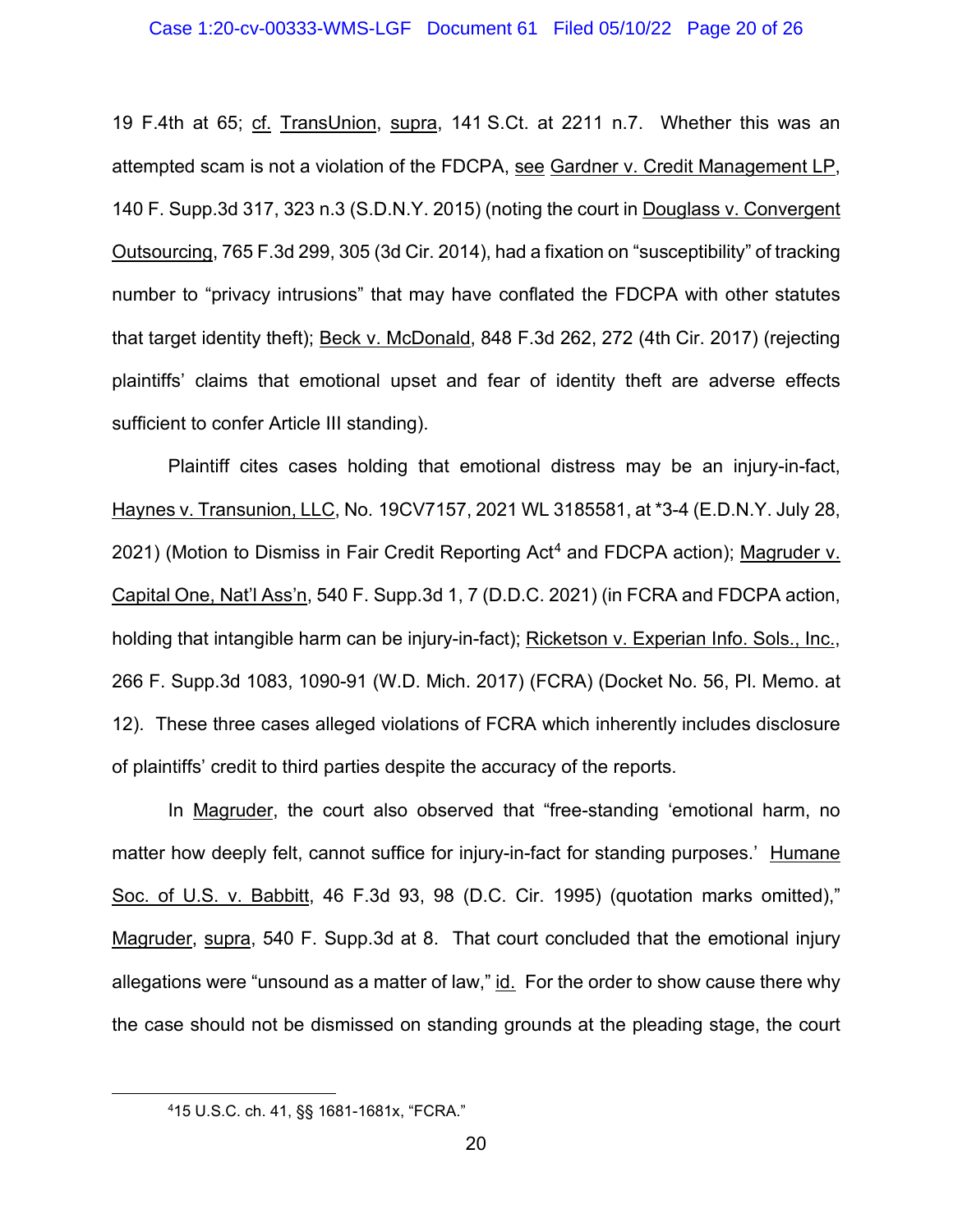concluded that the allegations nevertheless sufficiently alleged standing, id. at 3, 9. The court applied the analysis for standing under FCRA claims to plaintiff's FDCPA claim, id. at 12.

The Magruder court assessed whether emotional harm satisfied Article III injuryin-fact consistent with the history and judgment of Congress as applied to the FCRA, id. at 9 (quoting Spokeo, supra, 578 U.S. at 340), 10. The court concluded that intangible injuries from inaccurate credit reporting "fit neatly within the types of harms that Congress sought to abate," id. at 10, see id. at 10-12. The court then used the same analysis for the FDCPA and came to the same result, id. at 12-14. "Although a close question, the Court concludes that Magruder's allegations are sufficient—at this early stage of the litigation—to establish standing based on intangible injury," id. at 13. The Magruder court held that it was "premature to determine what Magruder will need to show at the next stage of litigation. Even if some greater showing of emotional injury is indeed required at summary judgment," id. at 14. The court concluded that the issue of the ultimate sufficiency of the claimed harm loomed, id.

As in Magruder, id. at 8, Plaintiff here has not alleged tangible harm such as economic damages or loss of credit. Unlike that case, this is not a Motion to Dismiss or a challenge to the sufficiency of the Complaint, see id. at 9. These are Motions for Summary Judgment following discovery and based upon the evidentiary record produced to support the Motions. Plaintiff needs to establish the lack of material issue of fact that he suffered an injury-in-fact from the dunning letter, see Frank v. Autovest, LLC, 961 F.3d 1185, 1188 (D.C. Cir. 2020) (plaintiff failed to establish standing at summary judgment where she merely testified to experiencing stress and inconvenience but failed to connect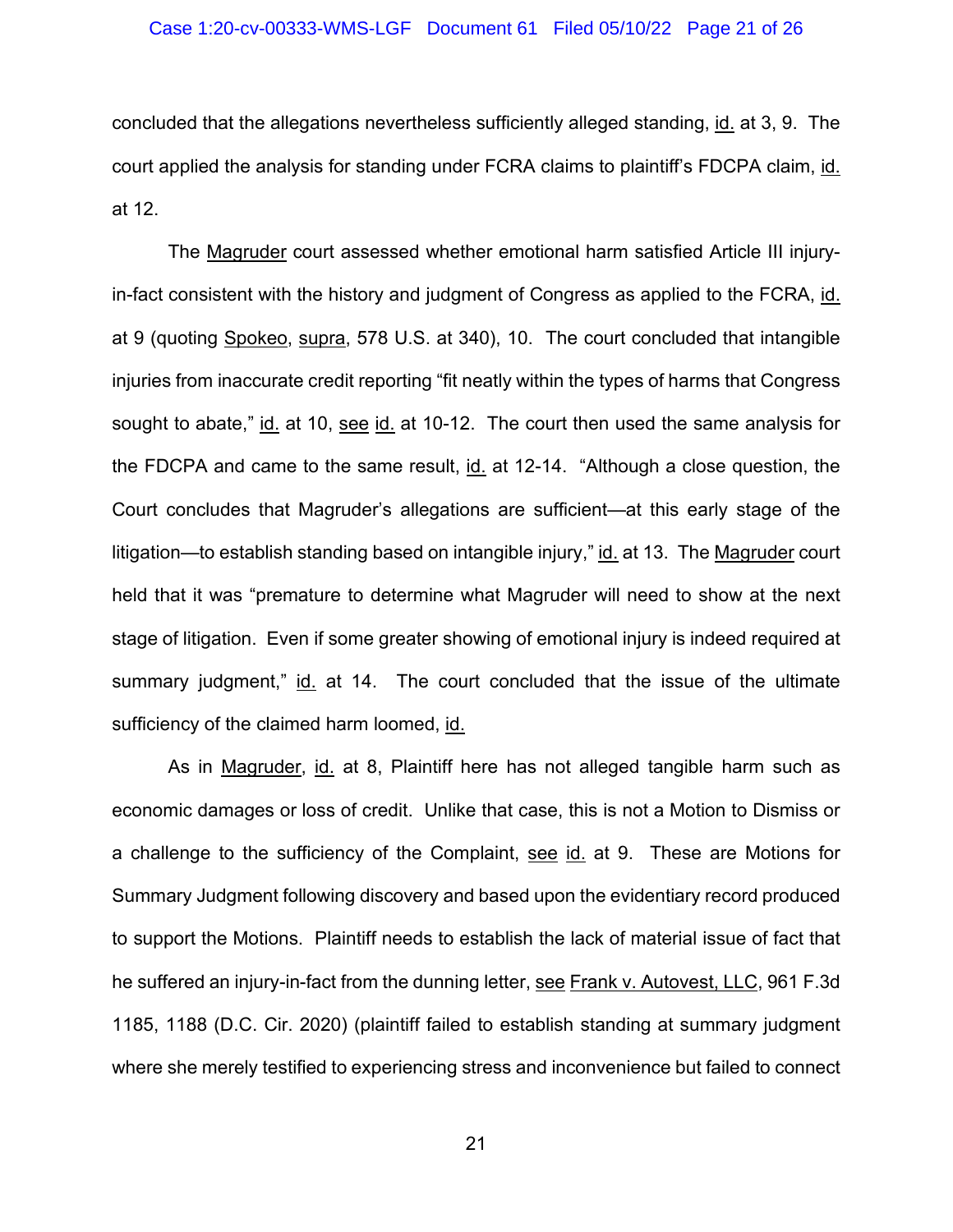those harms to defendants' statutory violations), cited in Magruder, supra, 540 F. Supp.3d at 15.

The present case here is at the summary judgment stage and requires proof of injury-in-fact beyond the sufficiency of Plaintiff's allegations of an injury. Plaintiff states in his responding Declaration that his stress came from not knowing how his personal information was learned by Defendant (Docket No. 56, Pl. Decl. ¶¶ 11, 13). Plaintiff did not seek medical attention for the emotional distress he suffered (Docket No. 52, Def. Statement ¶ 30; cf. Docket No. 56, Pl. Response ¶ 30); failure to seek medical treatment is material in establishing the extent of Plaintiff's injury (in any) from the emotional distress. Plaintiff explains that he worried and had "great . . . apprehension after" receiving the dunning letter (Docket No. 56, Pl. Decl. ¶ 13). Plaintiff has not established that he suffered an injury-in-fact from his emotional distress arising from the dunning letter.

Plaintiff's present allegation also fails to state fraud (the analogous common law tort for Plaintiff's alleged emotional injury) that would provide a sufficient injury-in-fact for standing, In re FDCPA Mail Vendor Cases, supra, 551 F. Supp.3d at 65; Kola, supra, 2021 WL 4135153, at \*6.

Plaintiff's alleged emotional distress does not allege concrete harm for an injuryin-fact or standing, see TransUnion, supra, 141 S.Ct. at 2210 ("mere presence of an inaccuracy in an internal credit file, if it is not disclosed to a third part, causes no concrete harm"). Even if this Court disregards lower court decisions outside of this Court or the Second Circuit (as urged by Plaintiff, Docket No. 56, Pl. Memo. at 9), Plaintiff fails to allege concrete and particularized harm from receiving a dunning letter from the supposed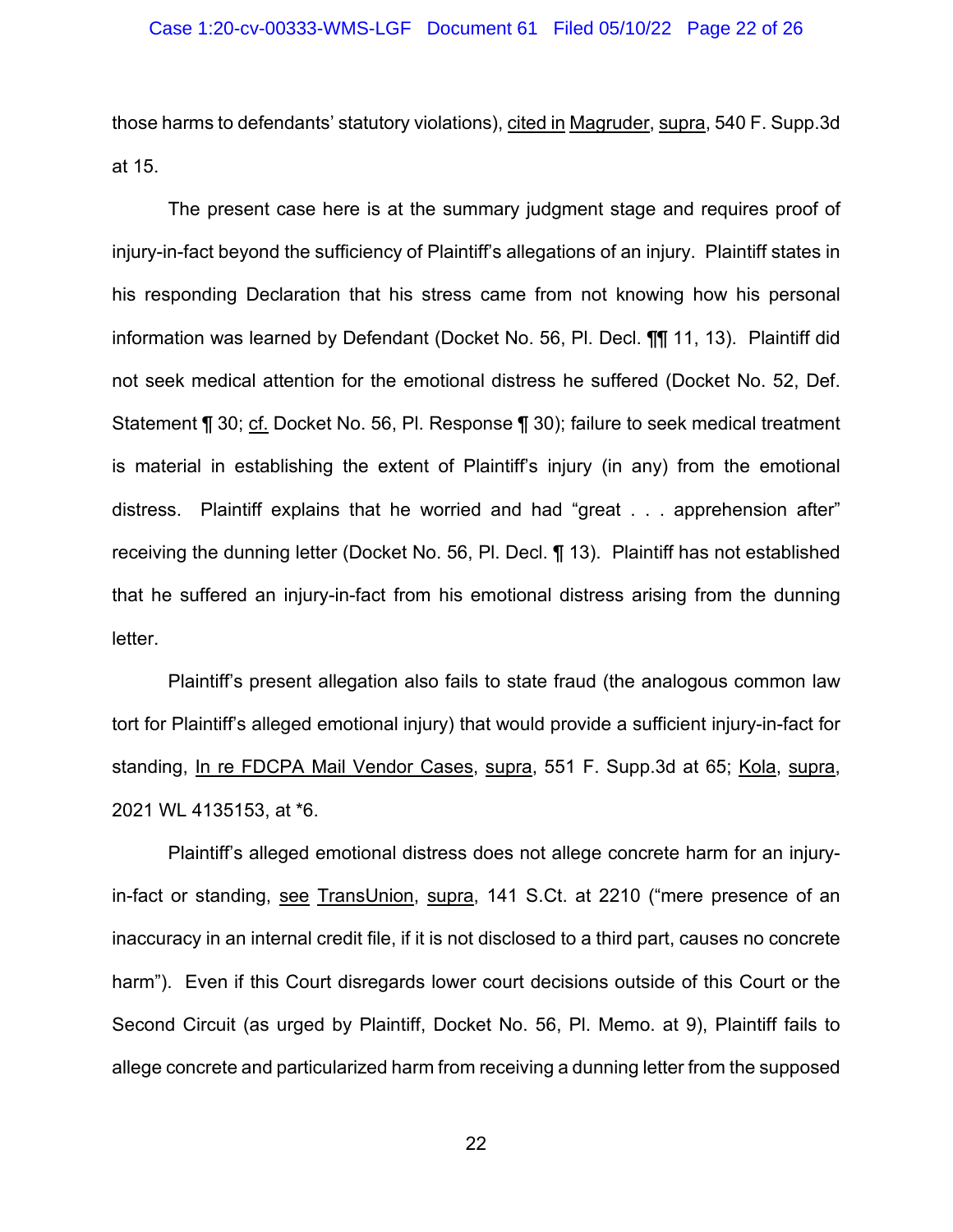#### Case 1:20-cv-00333-WMS-LGF Document 61 Filed 05/10/22 Page 23 of 26

wrong creditor. His distress was from the potential for identity theft, a harm not addressed by the FDCPA. Allegation of technical violations of the FCDPA without alleging harm arising therefrom fails to allege an injury-in-fact for standing in this Court, Kola, supra, 2021 WL 4135153, at \*8 (debt collector sent allegedly inaccurate amount due); see TransUnion, supra, 141 S.Ct. at 2205 (noting the difference between an injury in law and an injury-in-fact, holding the Constitution requires the latter for standing to sue).

3. Alleged Emotional Harm from this Litigation

Plaintiff adds that Defendant continued to harass and intimidate him in conducting this litigation, exacerbating his emotional harm (Docket No. 56, Pl. Memo. at 12-13). Defendant is correct that post-commencement litigation activities cannot create emotional distress for an injury-in-fact allegation (Docket No. 60, Def. Reply Memo. at 7). If emotional injury arose from prosecution of this lawsuit, it is self-inflicted (id., citing, e.g., Tolliver v. National Credit Sys., Inc., No. 20-cv-728-jdp, 2021 WL 4306056, at \*4 (W.D. Wis. Sept. 22, 2021). The anxiety from litigation (here, the claimed stress from subpoenaing Soimach, see Docket No. 56, Pl. Memo. at 12-13; Docket No. 56, Pl. Decl. ¶ 18 (alleges the subpoena to Soimach was to intimidate and embarrass Plaintiff); Docket No. 35, Pl. Memo. at 5) is distinct from an alleged harm that led to Plaintiff's suit.

Federal Rule of Civil Procedure 26(c) provided the relief from the harm of annoying or embarrassing discovery, Fed. R. Civ. P. 26(c)(1), an injury distinct from the injury claimed originally in the lawsuit. Plaintiff here moved for a protective Order and to quash the subpoena upon Soimach (Docket No. 35), see Ergas, supra, 2021 WL 1711321, at \*1. In that Motion, Plaintiff argued that the subpoena caused embarrassment to Plaintiff and his brother (a principal of Soimach) in their "small, tightly knit religious, Jewish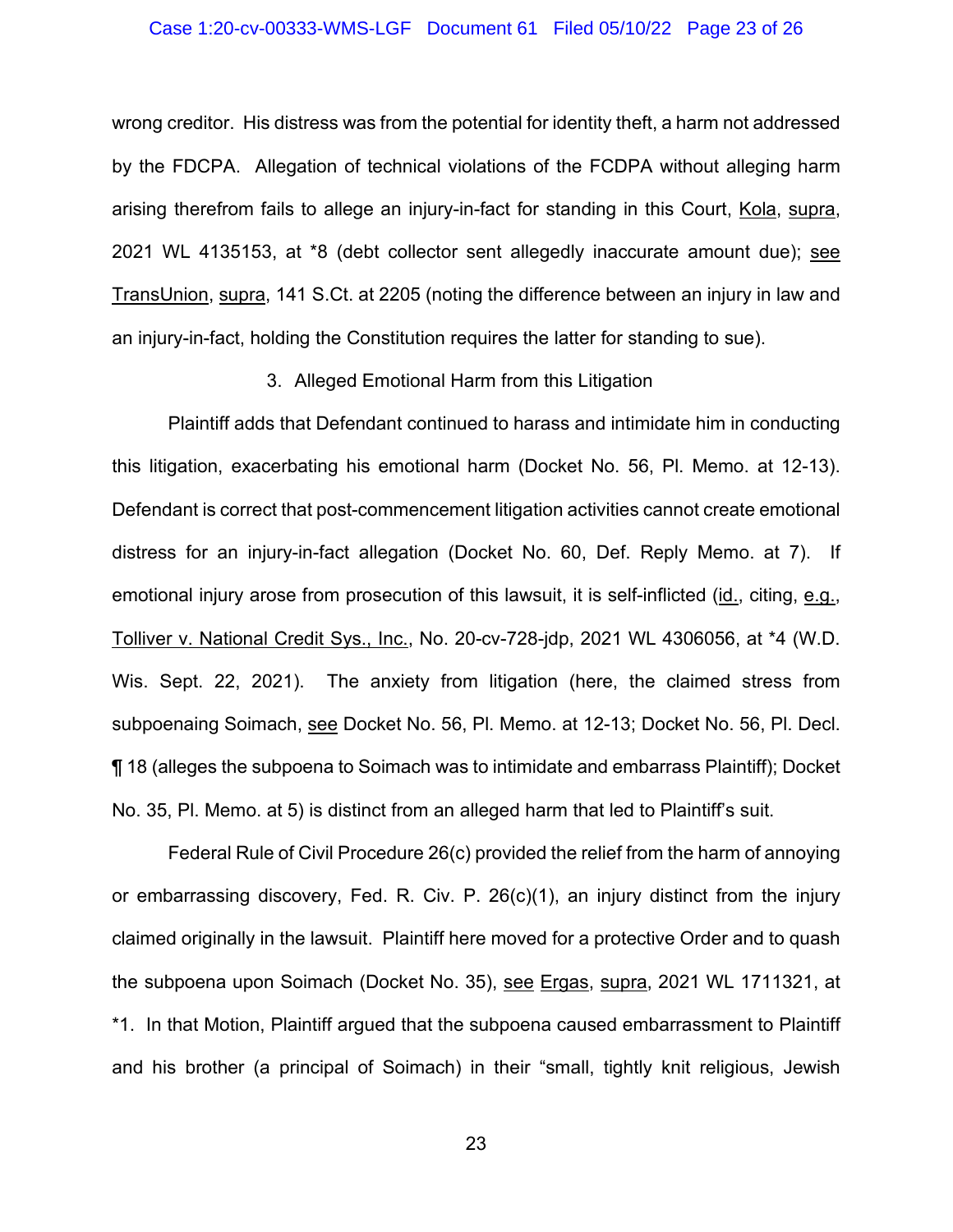Hassidic, community," id. at \*2. Part of the alleged embarrassment was revealing the existence of this action in that community, causing inquiries from members of that community, leading to harassment and embarrassment, id.

This is distinct from the harms alleged in the action itself, the distress from receipt of the dunning letter and the potential for a scam or identity theft.

# 4. Injury-in-Fact Asserted Here

Plaintiff has not alleged tangible harm from the August 2019 dunning letter. The emotional harm alleged is attributed to the potential for identity theft (not addressed by the provisions of FDCPA or its provisions for correct identification of creditors) and does not assert a constitutional injury-in-fact.

Thus, Defendant's Motion for Summary Judgment (Docket No. 52) is granted. Absent standing, Plaintiff cannot move for judgment in his favor (including arguing the merits of his claims under the FDCPA) and his Motion for Summary Judgment (Docket No. 53) is denied.

Next, a brief word on the other contentions raised in these Motions.

Defendant argues that if the debtor "received nothing in return for the debt, it falls outside of" the FDCPA (Docket No. 52, Def. Memo. at 10), such as making charitable donations with borrowed funds.

In denying Plaintiff's Motion for a protective Order and allowing discovery from Soimach (Docket No. 47, Ergas, supra, 2021 WL 1711321), Magistrate Judge Foschio observed that, even accepting that Plaintiff's payment to Soimach was a charitable donation, Plaintiff "would not have received in 'exchange' for such payment, Beggs, 145 F.3d at 512, ' "a rendition of a service or purchase of property or other item of value,"'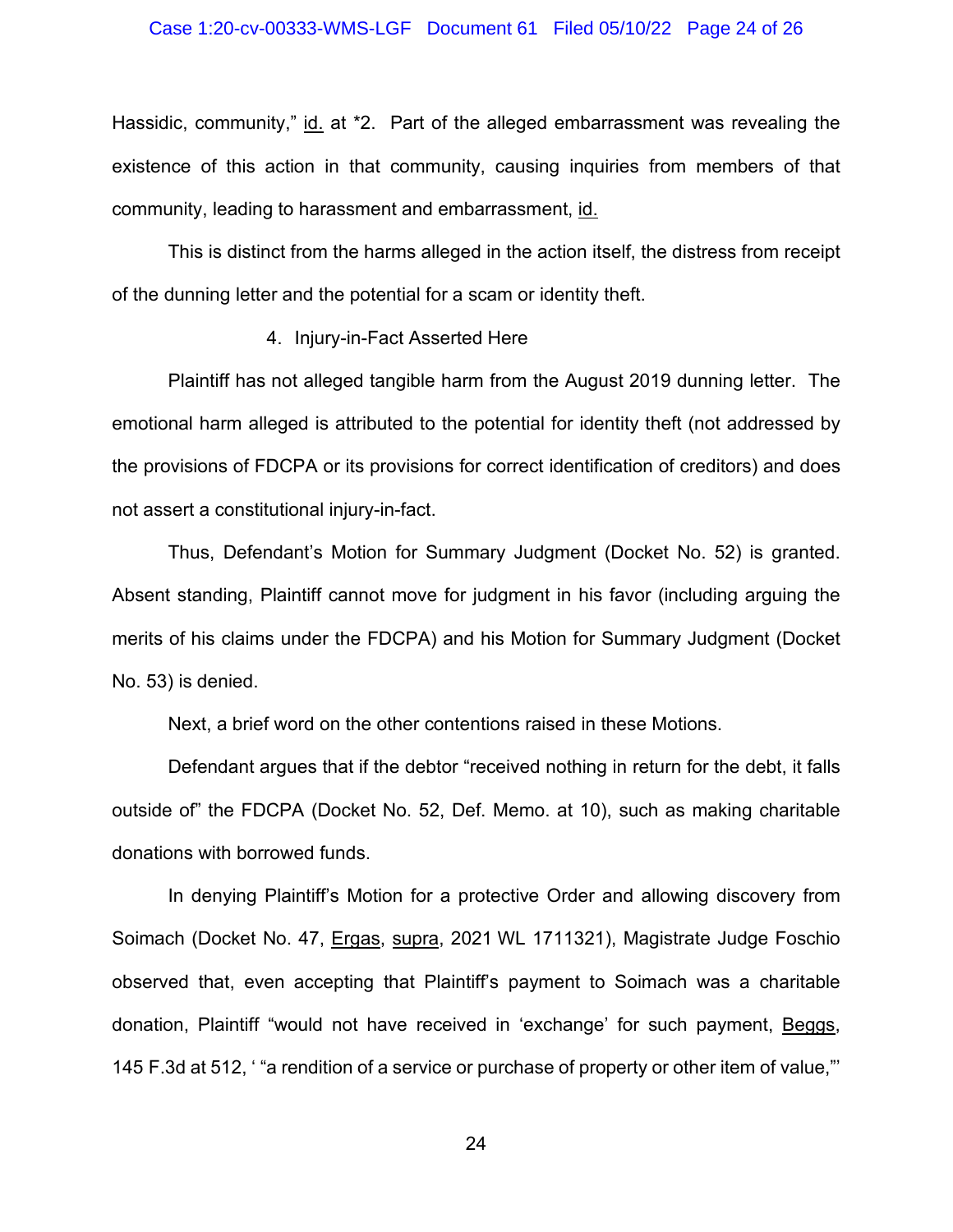id., thereby rendering problematic whether the debt at issue in this case qualifies for protection under the FDCPA," Ergas, supra, 2021 WL 1711321, at \*4. Defendant now presents that problematic issue in its present Motion.

Whether these donations paid by borrowed funds constitutes a "debt" under § 1692a(5) is a matter of first impression. Given Plaintiff's lack of standing to sue, however, this question will remain unanswered in this case.

Defendant's Motion for Summary Judgment dismissing these claims (Docket No. 52) is granted and Plaintiff's Motion (Docket No. 53) is denied.

# **IV. Conclusion**

Plaintiff has not alleged an injury-in-fact, despite claiming emotional distress from receiving a dunning letter that supposedly misidentified his creditor. Absent an injury-infact (and not the injury in law of the statutory violation), he lacks standing to sue. Even if Plaintiff had standing, he also failed to move for class certification for others similarly situated, thus his class allegations are deemed abandoned. Therefore, Defendant Eastpoint's Motion for Summary Judgment (Docket No. 52) is granted, and Plaintiff's Motion for Summary Judgment (Docket No. 53) is denied. This case is closed.

#### **V. Orders**

IT HEREBY IS ORDERED, that Defendant's Motion for Summary Judgment (Docket No. 52) is GRANTED.

FURTHER, that Plaintiff's Motion for Summary Judgment (Docket No. 53) is DENIED.

FURTHER, that the Clerk of Court is DIRECTED to close this case.